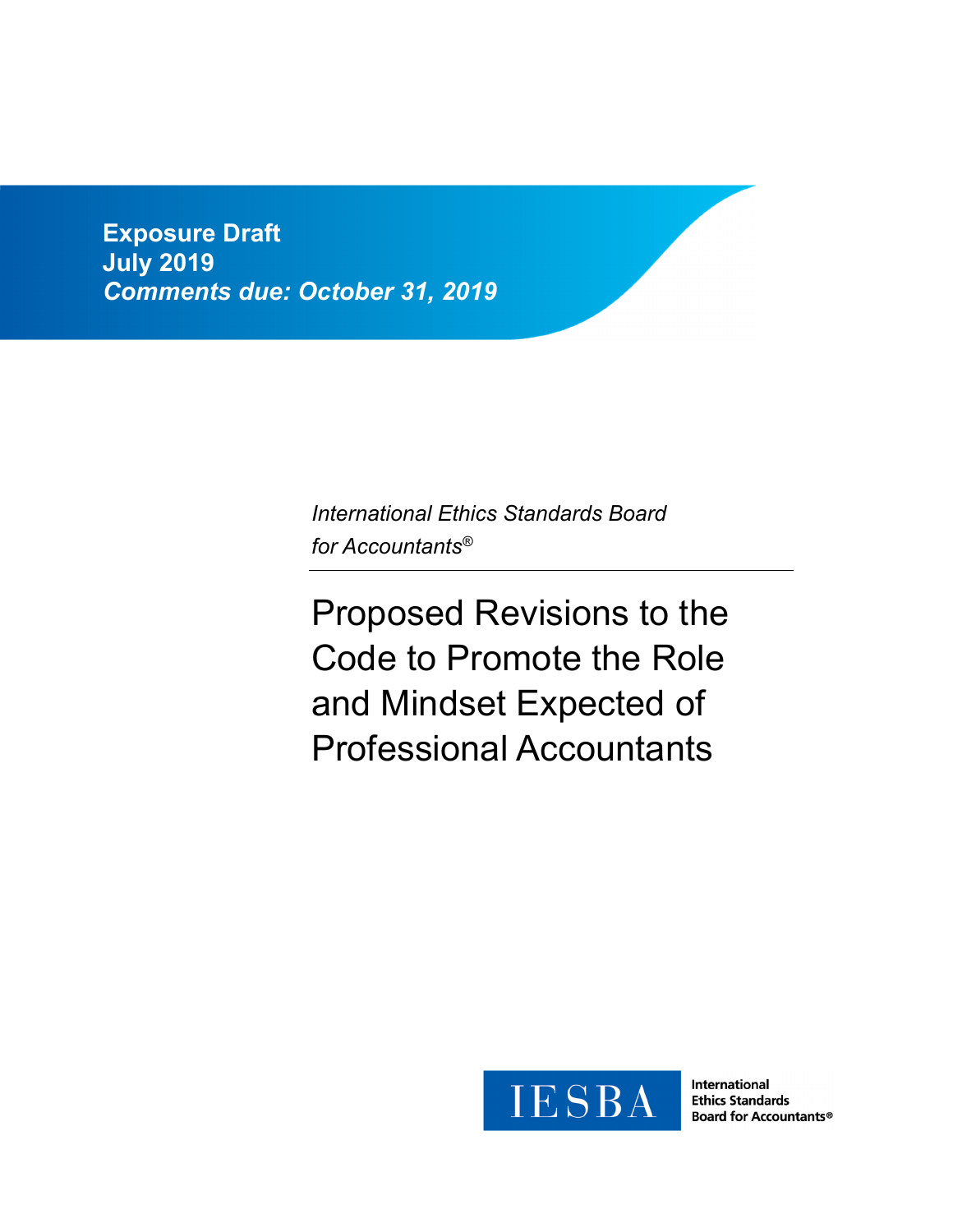

**International Ethics Standards Board for Accountants®** 

# **About the IESBA**

The International Ethics Standards Board for Accountants<sup>®</sup> (IESBA<sup>®</sup>) is an independent global standardsetting board. The IESBA's mission is to serve the public interest by setting ethics standards, including auditor independence requirements, which seek to raise the bar for ethical conduct and practice for all professional accountants through a robust, globally operable *International Code of Ethics for Professional Accountants (including International Independence Standards)* (the Code).

The IESBA believes a single set of high-quality ethics standards enhances the quality and consistency of services provided by professional accountants, thus contributing to public trust and confidence in the accountancy profession. The IESBA sets its standards in the public interest with advice from the IESBA Consultative Advisory Group (CAG) and under the oversight of the Public Interest Oversight Board (PIOB).

The structures and processes that support the operations of the IESBA are facilitated by the International Federation of Accountants® (IFAC®).

Copyright © July 2019 by the International Federation of Accountants (IFAC). For copyright, trademark, and permissions information, please see page 37.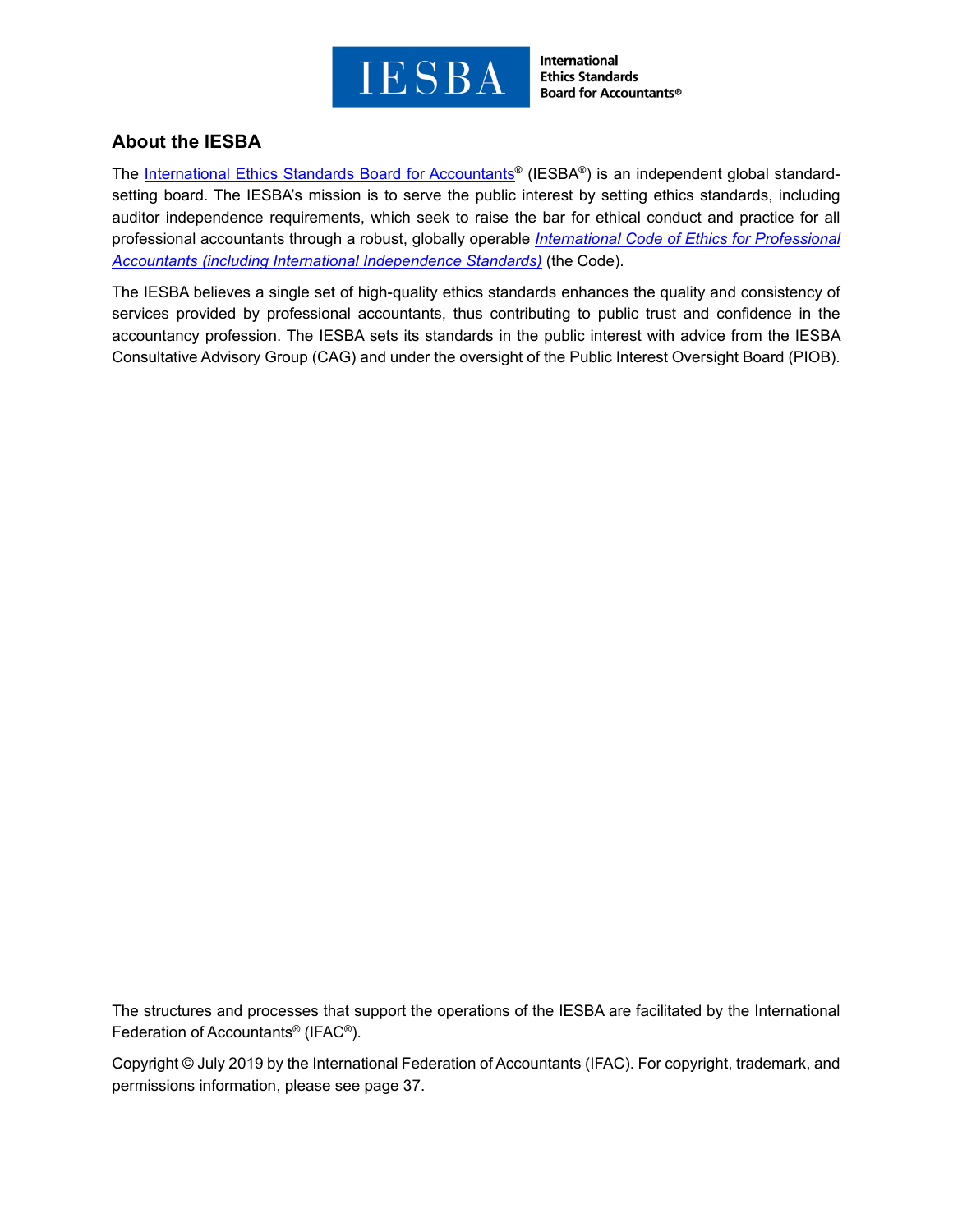# **REQUEST FOR COMMENTS**

This Exposure Draft (ED) was developed and approved by the IESBA.

The proposals in this Exposure Draft may be modified in light of comments received before being issued in the final pronouncement. Comments are requested by **October 31, 2019.**

Respondents are asked to submit their comments electronically through the IESBA website, using the "Submit a Comment" link. Please submit comments in both PDF and Word files. Also, please note that firsttime users must register to use this feature. All comments will be considered a matter of public record and will ultimately be posted on the website. Although the IESBA prefers that comments are submitted via its website, comments can also be sent to Ken Siong, IESBA Senior Technical Director, at KenSiong@ethicsboard.org.

This publication may be downloaded from the IESBA website: www.ethicsboard.org. The approved text is published in the English language.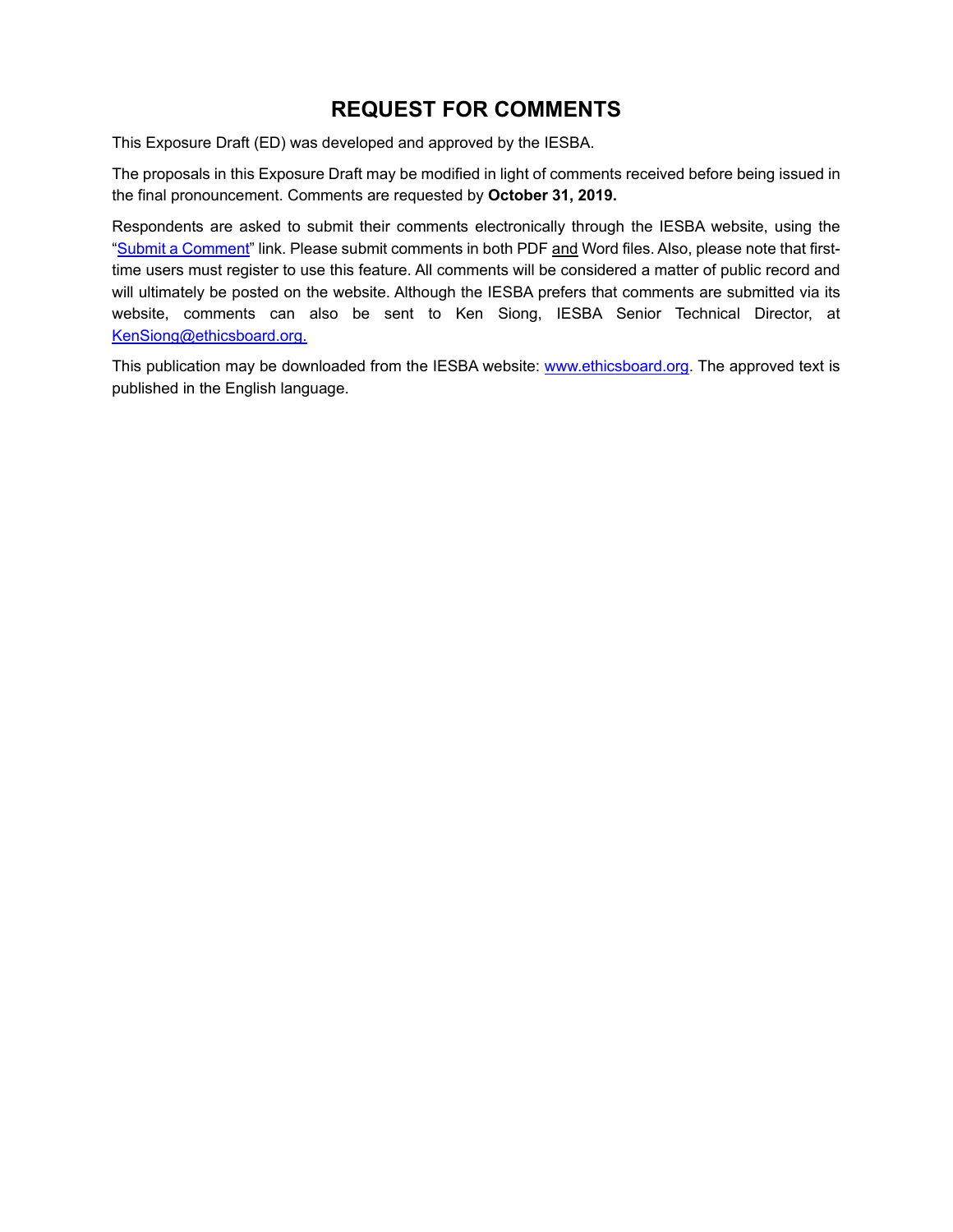# **PROPOSED REVISIONS TO THE CODE TO PROMOTE THE ROLE AND MINDSET EXPECTED OF PROFESSIONAL ACCOUNTANTS**

### **CONTENTS**

|                                                                                | Page |
|--------------------------------------------------------------------------------|------|
|                                                                                | 5    |
|                                                                                | 5    |
| Ш.                                                                             | 5    |
|                                                                                | 7    |
|                                                                                | 14   |
|                                                                                | 14   |
|                                                                                | 15   |
| EXPOSURE DRAFT: Proposed Revisions To the Code to Promote the Role and Mindset | 17   |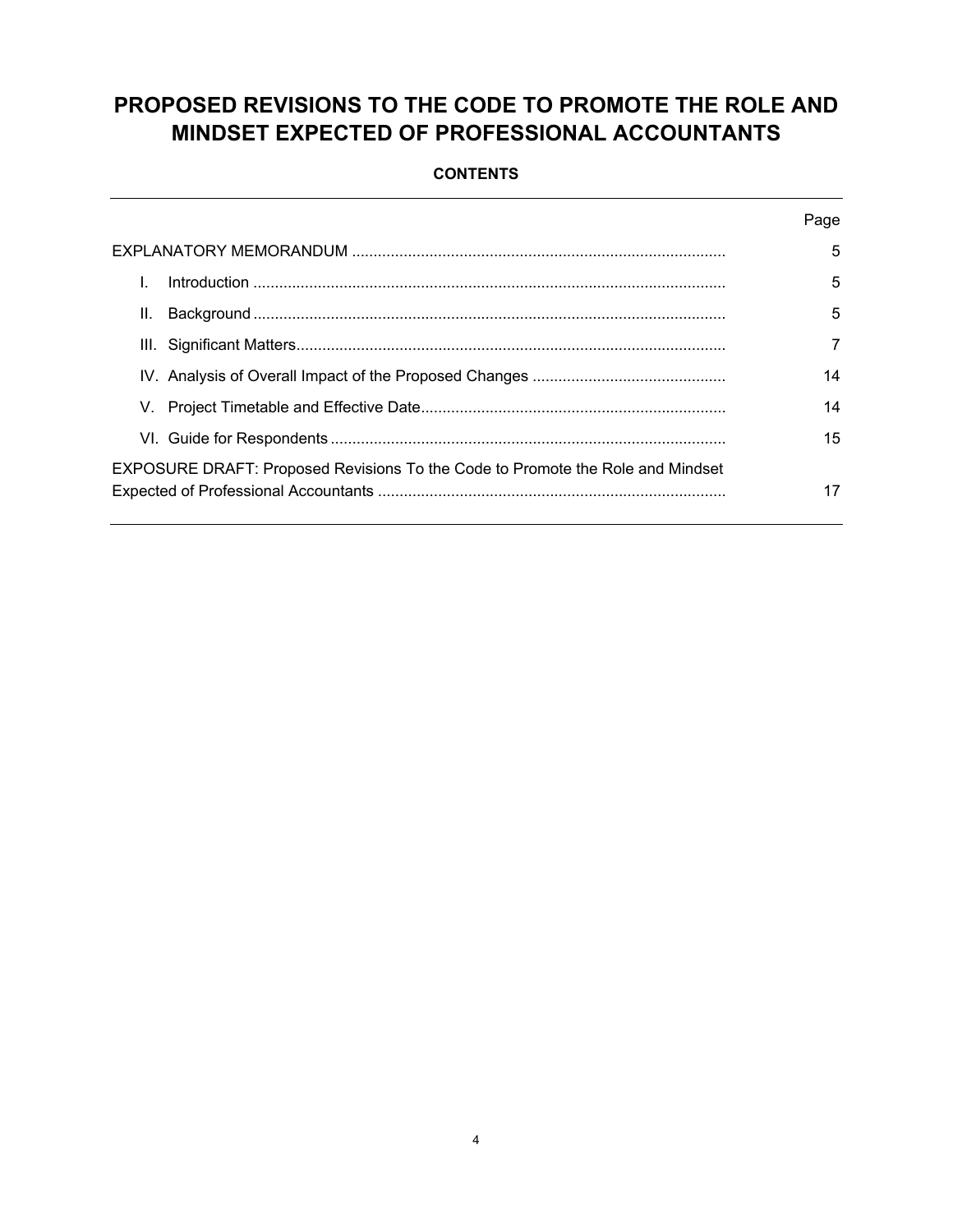# **EXPLANATORY MEMORANDUM**

# I. **Introduction**

- 1. This memorandum provides background to, and an explanation of, the proposed revisions to the Code to promote the role, mindset and behavioral characteristics expected of professional accountants.
- 2. The IESBA approved these proposed changes for exposure at its June 2019 meeting.

# II. **Background**

### **From Professional Skepticism to Role and Mindset**

- 3. The concept of professional skepticism is most prominently dealt with in auditing and assurance standards. In this regard, the International Auditing and Assurance Standards Board's (IAASB's) International Standard on Auditing (ISA) 200 defines professional skepticism as "an attitude that includes a questioning mind, being alert to conditions which may indicate possible misstatement due to error or fraud, and a critical assessment of audit evidence."1
- 4. The term "professional skepticism" has also been referred to in the Code. and in the International Education Standards (IESs) for a number of years.<sup>2</sup> Consistent with the use of the term in the ISAs, the Code has historically referred to professional skepticism in the context of audit, review and other assurance engagements only.
- 5. Over the past few years, however, there have been calls for the Standard-setting Boards<sup>3</sup> to enhance the way in which existing material in their standards addresses 'professional skepticism'. In response to these calls and recommendations from a tripartite Professional Skepticism Working Group (PSWG) established by the IESBA, IAASB and IAESB, the IESBA undertook a short-term professional skepticism project in 2017.
- 6. As part of this short-term project, the IESBA developed application material to (a) supplement the few references to professional skepticism in the Code by explaining how compliance with the fundamental principles supports the exercise of professional skepticism, and (b) illustrate this linkage in the context of an audit of financial statements. In addition, the IESBA developed new application material relating to the exercise of professional judgment (see further discussion in Section III). This new material is contained in the revised and restructured Code, which was issued by IESBA in April 2018 and became effective in June 2019.
- 7. Having completed the short-term project, the IESBA agreed to consider whether the Code should require all professional accountants to exercise 'professional skepticism' and, if so, how that objective

<sup>1</sup> ISA 200, *Overall Objectives of the Independent Auditor and the Conduct of an Audit in Accordance with International Standards on Auditing,* paragraph 13(l)

<sup>2</sup> The IESs were developed by the former International Accounting Education Standards Board (IAESB). On August 3, 2018, the International Federation of Accountants (IFAC) announced that it was transitioning the IAESB to a new model based on a comprehensive and integrated approach to international accountancy education. The new model will have a broader mandate than the IAESB, including a focus on future skills for professional accountants to remain relevant in an environment of rapid change. The new model became effective July 1, 2019 and will be overseen by IFAC rather than the Public Interest Oversight Board (PIOB). In this document, reference to the IAESB includes its successor body.

<sup>3</sup> The IAASB, IESBA, and IAESB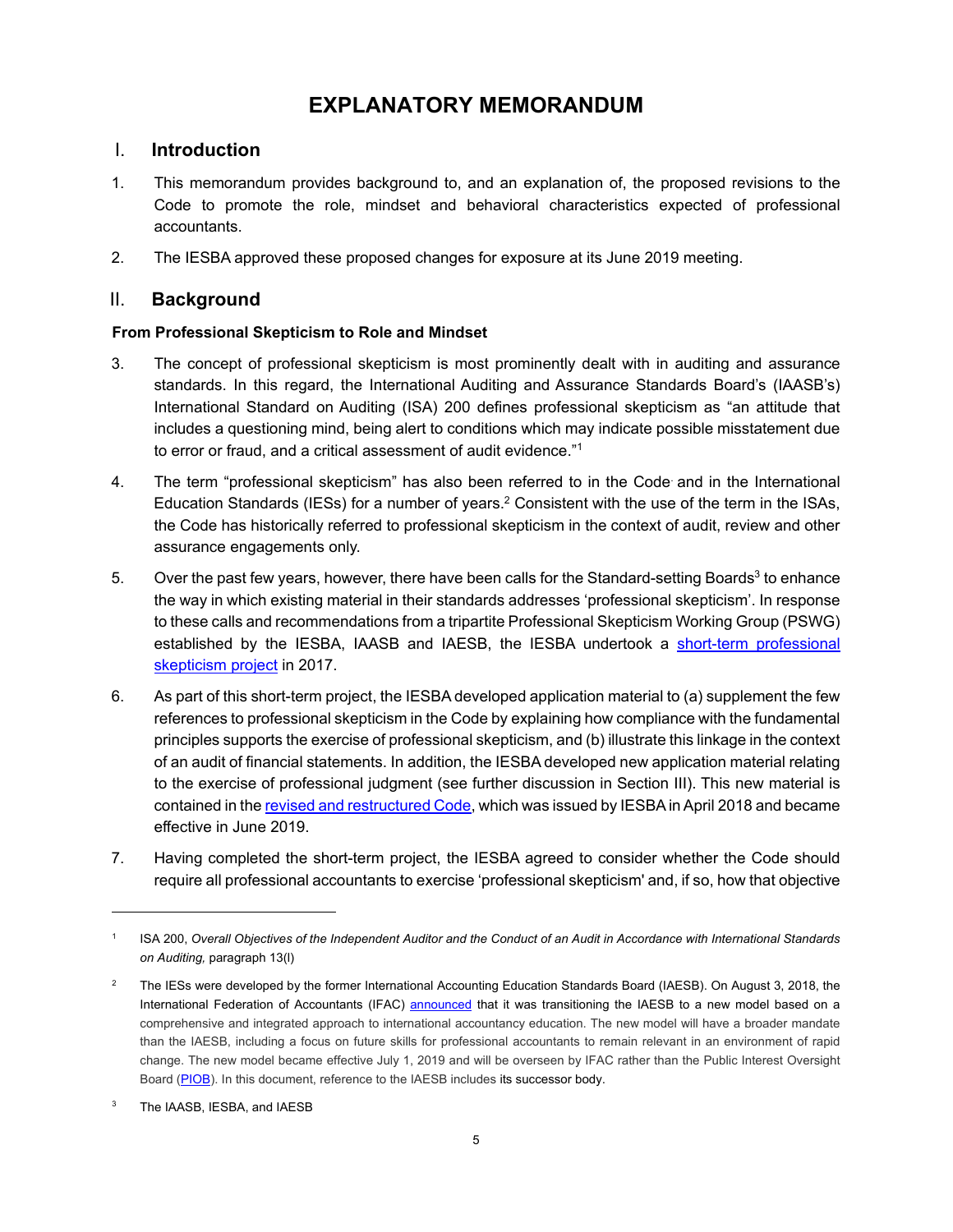should be achieved. This topic was included as a pre-commitment in the IESBA's *Proposed 2019- 2023 Strategy and Work Plan*4 (Proposed SWP) consultation paper issued in April 2018.

- 8. In May 2018, the IESBA issued a Consultation Paper, *Professional Skepticism Meeting Public Expectations* (the Consultation Paper or CP). Amongst other matters, the CP sought views on:
	- The mindset and behavioral characteristics expected of all professional accountants;
	- Whether the term 'professional skepticism', or other alternative terms, should be used to describe such mindset and characteristics; and
	- Whether the Code should be further developed, and/or other actions outside the Code taken, to promote such mindset and behaviors.
- 9. The IESBA received comments from over 60 respondents. The issues raised in the CP were also discussed at four global roundtables attended by approximately 150 senior-level delegates between June and July 2018.
- 10. The responses to the CP and the views expressed at the roundtables showed clear support for the following:
	- The proposition that the mindset and behavioral characteristics set out in the CP should be expected of all professional accountants when performing professional activities.
	- Although the term 'professional skepticism' had been loosely used by some stakeholders to encapsulate that mindset and behavioral characteristics, there was a strong view that that term should be reserved for use only in an audit and assurance context and as defined in the auditing and assurance standards issued by the IAASB.
	- Section 100<sup>5</sup> of the Code should be developed to better explain the mindset and behaviors expected of professional accountants, and to link that material with the fundamental principles and the conceptual framework.
	- The Code should be developed to better recognize the role of bias, pressure and other impediments in influencing behavior and how to mitigate the threats they create.

### **Role and Mindset Project**

- 11. Having considered the responses to the CP and views from the global roundtables, the IESBA approved a project proposal, "Promoting the Role and Mindset Expected of Professional Accountants" (Role and Mindset Project), at its September 2018 meeting.
- 12. Amongst other matters, the scope of the project includes:
	- Consideration of revisions to Part 1 of the Code to:
		- o Describe the role, mindset and behavioral characteristics expected of all professional accountants when performing their professional activities (Section 100).

<sup>4</sup> The **IESBA Strategy and Work Plan 2019-2023** was released in April 2019.

<sup>5</sup> Part 1, *Complying with the Code, Fundamental Principles and Conceptual Framework,* Section 100, *Complying with the Code*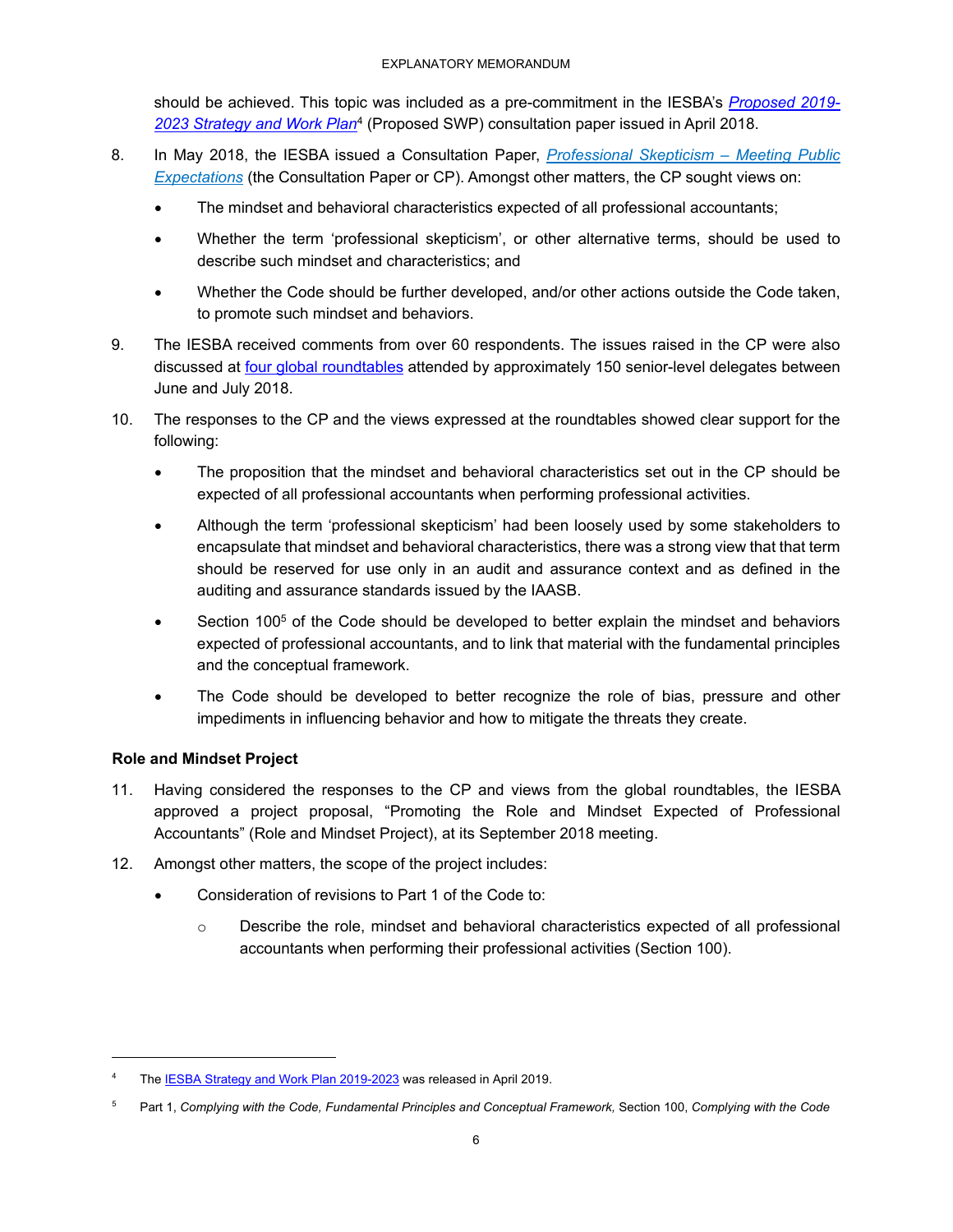- o Explain the linkage between the role, mindset and behavioral characteristics expected of professional accountants on the one hand, and, on the other hand, the fundamental principles (Section 110<sup>6</sup>) and the conceptual framework (Section 120<sup>7</sup>).
- $\circ$  Address threats to compliance with the fundamental principles arising from bias, pressure and other impediments, together with appropriate supporting material.
- A review of other Parts of the Code to identify opportunities to emphasize and reinforce the mindset and behavioral characteristics expected of professional accountants in business and in public practice.
- Development of material to explain the linkage between the mindset and behavioral characteristics set out in the Code and expected of all professional accountants and the concept of professional skepticism as defined in the IAASB's standards.

### **Coordination with the Other Standard-setting Boards**

13. In developing the proposed revisions, the IESBA has sought and obtained input on its proposals from IAASB and IAESB representatives, in order to ensure the relevant terms and concepts in the ISAs and the IESs and those proposed in this ED are appropriately aligned, having regard to the differing remits of the Boards.

# III. **Significant Matters**

### **Highlight of Proposals**

- 14. The proposed revisions set out in this ED, amongst other matters:
	- Highlight the wide-ranging role of the accountancy profession in society and the relationship between compliance with the Code and a professional accountant's responsibility to act in the public interest.
	- Include enhancements to the fundamental principles of objectivity and professional behavior.
	- Strengthen the fundamental principle of integrity to include the determination to act appropriately in difficult situations.
	- Include some enhancements that reflect the impact of technology.
	- Require all professional accountants to have an inquiring mind when applying the conceptual framework.
	- Highlight the importance of being aware of bias and having the right organizational culture.

### **Introductory Material to Section 100**

### *Role of Professional Accountants*

15. The proposals include new application material to highlight the wide-ranging role of professional accountants in society as a result of the skills and values they bring to their work (see paragraph 100.1 A2). These skills and values are what ultimately underpins the public trust in the profession.

<sup>6</sup> Section 110, *The Fundamental Principles*

<sup>7</sup> Section 120, *The Conceptual Framework*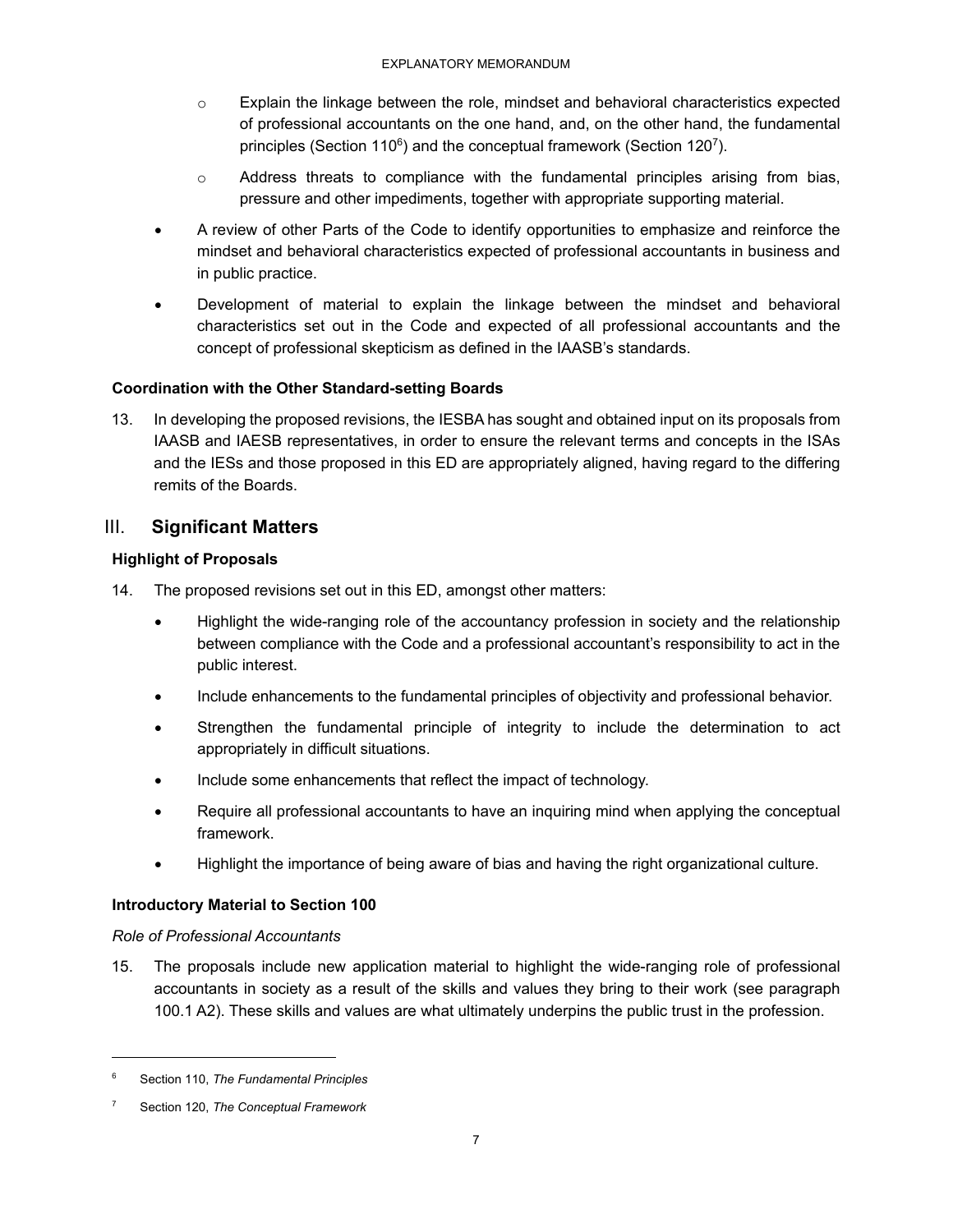16. The IESBA considered the suggestion of various global roundtable participants to include an overarching statement of purpose at the beginning of the Code, either in the form of a mission statement or professional oath. The IESBA concluded that the Code is not the appropriate place to promote such a mission statement or oath. It would be more appropriate, for instance, for IFAC to require or encourage the promulgation of a mission statement for professional accountants and how it should be promoted as part of the obligations or other policies it establishes for its member bodies.

### *Acting in the Public Interest*

- 17. The proposed revisions to Section 100 explain that compliance with the fundamental principles and application of the conceptual framework lie at the heart of compliance with the Code and play an important role in enabling professional accountants to meet their responsibility to act in the public interest (see paragraphs 100.1 A1 and 100.2 A1).
- 18. The IESBA recognizes that compliance with the Code does not mean that professional accountants necessarily discharge their responsibility to act in the public interest in full and that it does not have the authority, legal or otherwise, to give such an assurance. Both the IESBA and the IESBA Consultative Advisory Group (CAG) also rejected the proposition that compliance with the Code provides prima facie evidence, or a rebuttable assumption, that a professional accountant has acted in the public interest.

### *Upholding Ethical Values*

- 19. The IESBA agreed with the IESBA CAG Representatives that the Code will not be completely "up-todate" at any given point in time or be able to fully address the changing expectations of the public. Accordingly, the IESBA believes that for professional accountants to display the ethical behavior expected of them, they need to comply not only with the letter of the Code but also its spirit.
- 20. To make this clear, the IESBA proposes to revise Section 100 by adding in paragraph 100.1 A1 the following: "Compliance with the Code… involves upholding the ethical values upon which the Code is based as well as complying with the specific requirements of the Code."

## *Adoption of the Code*

21. The proposed revisions clarify the pathways through which the Code is adopted internationally, i.e., it is not only adopted or used by IFAC member bodies as a basis for their codes of ethics, but also may be used or adopted by national standard setters and by firms in developing their ethics policies (see paragraph 100.1 A3).

### *Location of the Proposals*

- 22. When developing the proposed revisions to Section 100, the IESBA considered where the new material should be located. One option was to place the proposed material before Part 1 as a standalone section titled "Introduction to the Code." The IESBA also considered incorporating the material into the Guide to the Code.
- 23. Upon deliberation, the IESBA determined that the proposed material would have greater effect if it were incorporated into Section 100 instead of being placed into a new stand-alone section or incorporated into the Guide to the Code.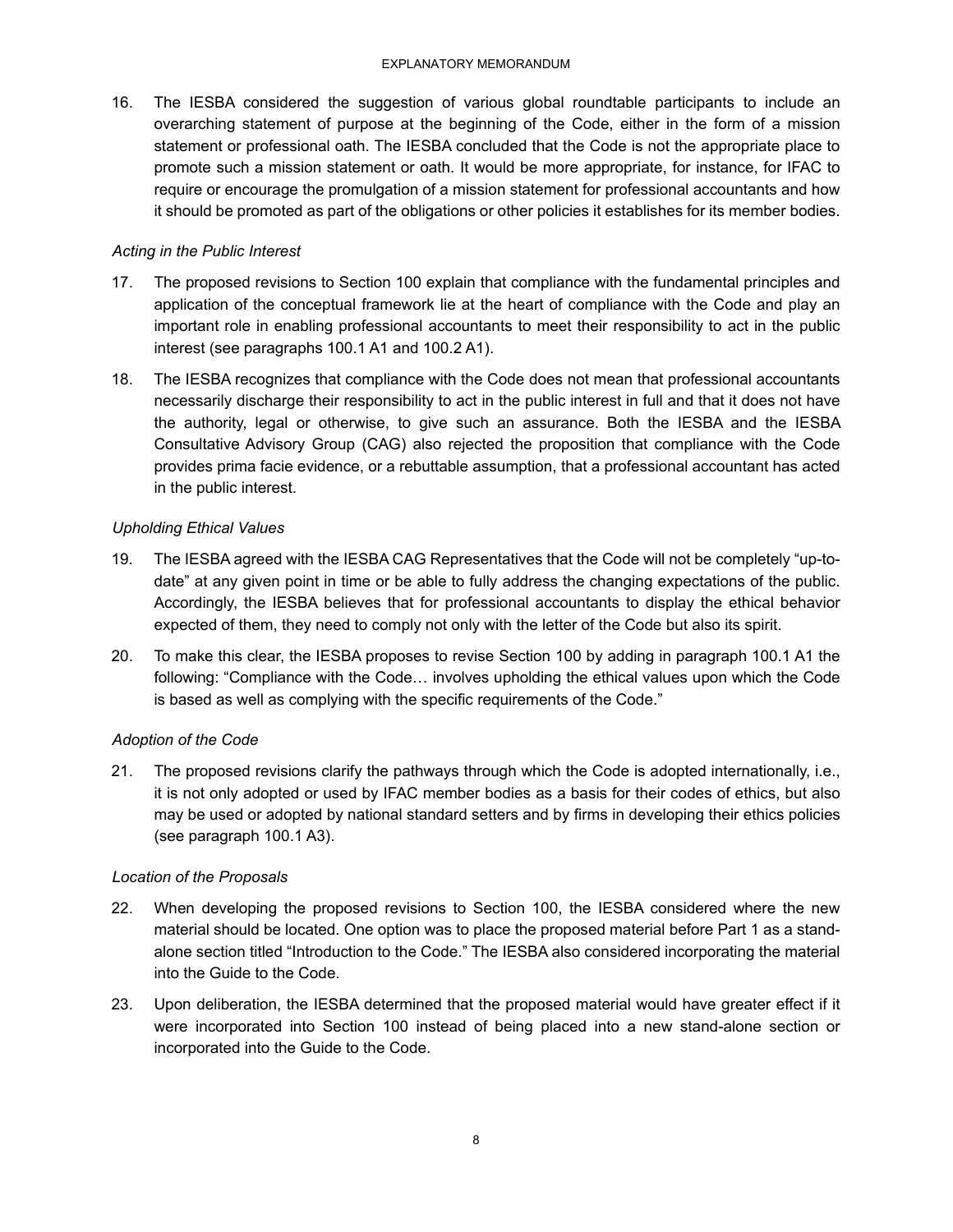### **Fundamental Principles**

### *Enhancing the Descriptions of Objectivity and Professional Behavior*

- 24. The IESBA proposes a revision to the description of "objectivity" in paragraph 110.1 A1 (b)<sup>8</sup> as it considers that the description would be enhanced if it were expressed more positively.
- 25. In developing this revision, the IESBA rejected the suggestion that conflicts of interests and undue influence are sources of bias and that they should not be identified, independently, as factors that compromise professional accountants' exercise of professional judgment.
- 26. The IESBA is also proposing to strengthen the fundamental principle of "professional behavior" in paragraph 110.1 A1 (e) by including a requirement that professional accountants behave in a manner that is consistent with the profession's responsibility to act in the public interest.
- 27. This proposed revision is intended to reinforce the relationship between compliance with the fundamental principles and a professional accountant's responsibility to act in the public interest. To emphasize the importance of professional accountants being proactive in acting in the public interest, the proposed new requirement has been inserted ahead of the two existing requirements in paragraph 110.1 A1 (e), i.e., to avoid any conduct that might discredit the profession and to comply with relevant laws and regulations.

### *Adding Determination to Act Appropriately to Integrity*

- 28. The IESBA proposes to add new application material in Subsection 111<sup>9</sup> relating to the fundamental principle of "integrity" that emphasizes the importance of having the determination to act appropriately when confronting dilemmas or difficult situations (see paragraph 111.1 A2).
- 29. In developing the concept, the IESBA considered the term "moral courage" used by the Institute of Chartered Accountants of Scotland (ICAS) in its Code of Ethics.10 Paragraph 100.5 of the ICAS Code states that the courage to act morally is an underpinning qualitative characteristic required of a professional accountant. The IESBA was concerned that the term "moral" in an international code of ethics could be construed inconsistently in different jurisdictions and cultures. The IESBA also considered the use of the term "resolve" – in the sense of "having the firm determination to do something" – but concluded that such a term may cause translation issues.
- 30. The IESBA considered inserting this application material under Section 12011 as an enabler to the application of the conceptual framework. However, it concluded that the proposed text is better placed as application material under Subsection 111 because the concept is closely aligned with acting with integrity.

#### *Impact of Technology*

31. In the course of developing its proposed SWP, the IESBA noted that unprecedented transformations are taking place in accounting, assurance and finance as a result of recent technology developments. In light of these changes, the IESBA established a Technology Working Group in 2018 to investigate

<sup>8</sup> Section 110, *The Fundamental Principles*

<sup>9</sup> Subsection 111, *Integrity*

<sup>10</sup> ICAS Code of Ethics, Part A, *General Application of the Code*, Section 100, *Introduction and Fundamental Principles*, paragraph 100.5

<sup>11</sup> Section 120, *The Conceptual Framework*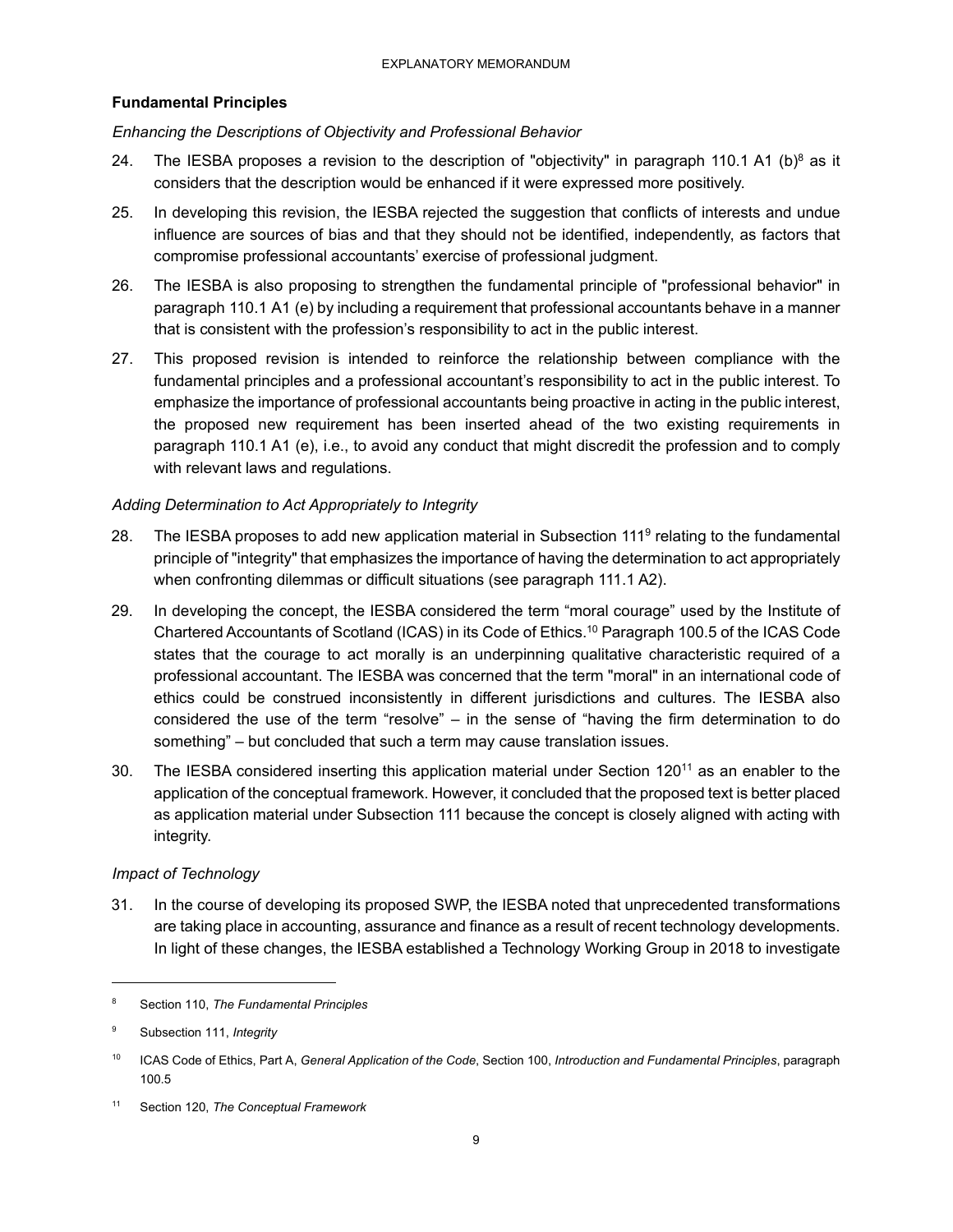how developments such as artificial intelligence and big data might impact the ethical behavior of professional accountants, how the Code might address these issues and whether further enhancements to the Code might be necessary.

- 32. Whilst the Technology Working Group is not due to present its Phase 1 final report and recommendations for the Board's consideration until December 2019, the IESBA considered that it should not defer including appropriate reminders in Part 1 of the Code of the potential impact of technology on compliance with the Code.
- 33. To this end, the IESBA is proposing a revision to the description of "objectivity" in paragraph 110.1 A1 (b) to highlight the risks of technology impairing a professional accountant's objectivity. In this regard, the IESBA is of the view that such impact is more likely to be caused by undue reliance on, rather than the undue influence of, technology.
- 34. The IESBA considered whether to support this addition with application material including examples involving technology. However, the IESBA concluded that it would be premature to consider application material of this nature when the Technology Working Group's ongoing information gathering and analysis of issues have yet to be completed. Nevertheless, the IESBA has included "automation bias" in its proposed list of examples of bias under Section 120 of the Code (see below). This type of bias captures the tendency to rely on machine output irrespective of contradictory evidence.
- 35. The IESBA is also proposing to add "technology-related developments" to paragraph 113.1 A2<sup>12</sup> to highlight the importance of maintaining an awareness and understanding of technology-related developments when complying with the fundamental principle of "professional competence and due care". This revision recognizes that having the right skill sets will be a key factor in securing the relevance and future of the profession, irrespective of whether such skills and knowledge are required by law or relevant professional standards. It also acknowledges the view of many stakeholders who believe that professional accountants need to upskill themselves on understanding how technologies work and to keep this knowledge current in the face of ongoing technological advances.

### **Application of the Conceptual Framework**

### *The Description and Location of Professional Judgment*

- 36. As noted above, the IESBA undertook a short-term project in 2017 in response to the PSWG's recommendation that the Code provide guidance to professional accountants undertaking audit, review and other assurance engagements explaining how compliance with the fundamental principles supports the exercise of professional skepticism in the context of such engagements.
- *37.* As part of this short-term project, the IESBA considered the views of stakeholders who questioned whether relevant information underpinning ethical decisions was being assessed with sufficient rigor. In response to such views, the IESBA developed application material providing additional guidance to the requirement for professional accountants to exercise professional judgment in paragraph R120.5. Such application material (paragraphs 120.5 A1 to 120.5 A3 of the Code) described, amongst other matters, the relationship between the exercise of professional judgment and applying the conceptual framework.

<sup>12</sup> Subsection 113, *Professional Competence and Due Care*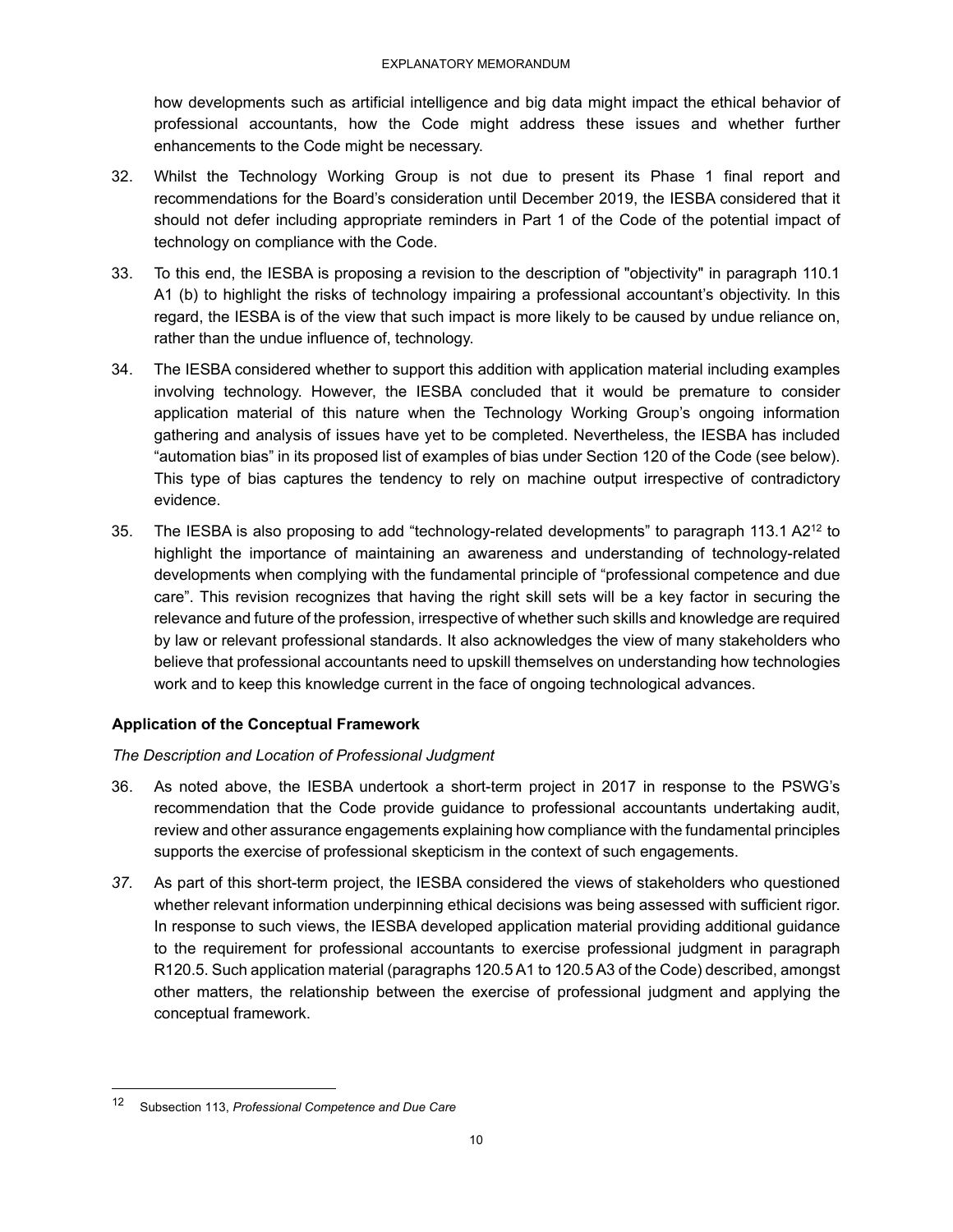- 38. In developing that application material, the IESBA considered the definition of professional judgment in the IAASB standards<sup>13</sup> when determining the appropriate description of professional judgment for inclusion in the Code. In considering this matter, the IESBA took into account that the Code's description needs to be appropriate for application to all professional accountants, irrespective of the nature of the professional activities being undertaken, and that it needs to be aligned with the description of professional competence and due care. It is relevant to note that the IAESB has recently proposed adoption of the IESBA's description of professional judgement and its inclusion in the IES's glossary of terms in its Exposure Draft, *International Education Standards, 2, 3, 4, and 8 – Information and Communications Technologies and Professional Skepticism*.
- 39. In considering the proposed revisions to Part 1 of the Code under the current project, the IESBA explored repositioning paragraphs 120.5 A1 and 120.5 A2 of the Code to Section 100 in order to give a clear signal that the exercise of professional judgment is required both for the application of the conceptual framework and to achieve compliance with the fundamental principles and other requirements in the Code. However, the IESBA concluded that the current application material relating to professional judgment should be retained in Section 120 given its centrality to the application of the conceptual framework.
- 40. In light of the importance of the concept, the IESBA concluded that a description of professional judgment should be included in the glossary to the Code. In finalizing the description, the IESBA rejected a suggestion that the description of professional judgment in the Code should be more closely aligned with the ISAs' definition of the term for the reasons set out in paragraph 38 above.

### *Having an Inquiring Mind*

1

- 41. In 2018, as highlighted above, views expressed in response to the CP and at the global roundtables indicated broad support from stakeholders for the proposition that all professional accountants should have a mindset that encapsulates behavioral characteristics such as the ability to:
	- Obtain and understand information relevant for making reliable judgments based on facts and circumstances known to them.
	- Make informed challenges of views developed by others.
	- Be sensitive to the integrity of information, including the source of the information and the appropriateness of its presentation.
	- Withhold judgment pending thoughtful consideration of all known and relevant available information.
- 42. Further, although often used to summarize such mindset and characteristics, there was general agreement that the term 'professional skepticism' should be reserved for use only in an audit or assurance context.
- 43. In light of these views, the current project proposal included the development of material (a) to promote the need for professional accountants to be inquisitive and curious about the information available in the course of undertaking professional activities, and (b) to conduct the necessary assessment or investigation of the integrity, relevance and sufficiency of that information in order to reach an informed decision.

<sup>13</sup> See ISA 200, paragraphs 13(k), 16 and A23–A27. The IAASB's standards define *professional judgment* as "the application of relevant training, knowledge and experience, within the context provided by auditing, accounting, and ethical standards, in making informed decisions about the courses of action that are appropriate in the circumstances of the audit engagement."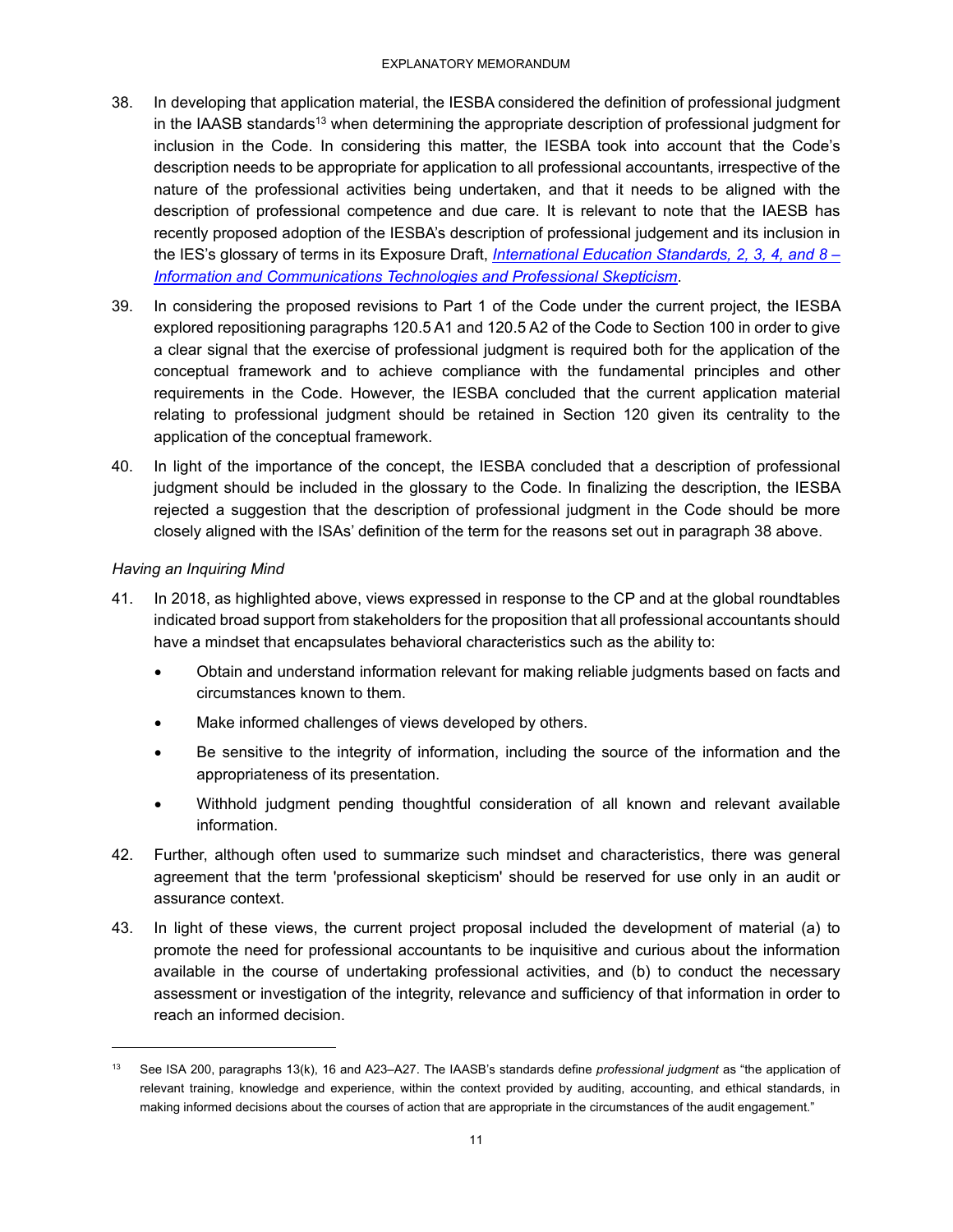- 44. In the process of developing proposed revisions to the Code, the IESBA took into account the following:
	- The existing material in Section 120 already captures some of the behavioral characteristics expected of professional accountants.
	- The need for scalability as the type and level of investigation and assessment necessary may vary depending on the type of professional activities being undertaken and the related facts and circumstances.
	- Any proposed concept and the terms used should not cause confusion with the use of the term "professional skepticism" in the context of audit, review and assurance engagements.
	- Whether the proposed concept should form part of exercising professional judgement.
- 45. Following consultation with IAASB and IAESB representatives and after careful consideration, the IESBA is proposing to revise paragraph R120.5 of the Code to include a new element that professional accountants should "have an inquiring mind" when applying the conceptual framework.
- 46. The IESBA preferred the word "mind" to "mindset" as the former denotes a way of thinking whereas the latter relates to a set of attitudes. The IESBA had also considered terms such as "critical thinking," "critical mind" and "questioning mind" but rejected such terms due to concerns that they might be equated with professional skepticism, given the overlap with the definition of that term in IAASB standards.
- 47. The current proposals also include new application material that:
	- Explains "having an inquiring mind" as (i) being open and alert for situations and information (or the lack thereof) that might require further investigation, and (ii) considering whether there is a need to critically evaluate the information obtained. The need for, extent and nature of, any investigation, including critical evaluation, will depend on the nature, scope and outputs of the professional activity being undertaken (see 120.5 A3).
	- Clarifies that the relevant information for further investigation or critical evaluation is the information already obtained (see 120.5 A3 (b) and 120.5 A4, last bullet) to avoid the perception that a professional accountant must consider any information available to the accountant or any other persons.
	- Highlights the difference in scope between the concepts of "having an inquiring mind" and "exercising professional skepticism" (see 120.5 A5).

### *Awareness of Bias*

- 48. Although bias is already cited as a factor that may impact objectivity in Section 110, the IESBA concluded that it is important to heighten awareness of the risks arising from bias in Section 120. The IESBA therefore proposes to highlight in paragraph 120.12 A1 that awareness of one's bias will reduce its risk and impact, particularly on the exercise of professional judgment, and therefore contribute towards effective application of the conceptual framework.
- 49. To complement this addition, the IESBA is proposing to include an illustrative list of common forms of bias in the Code. The IESBA also considered whether to include the terms commonly used to describe the types of bias, and whether other terms such as "anchor" would cause translation difficulties. It concluded that, on balance, the use of these terms would be helpful for users in understanding the concepts.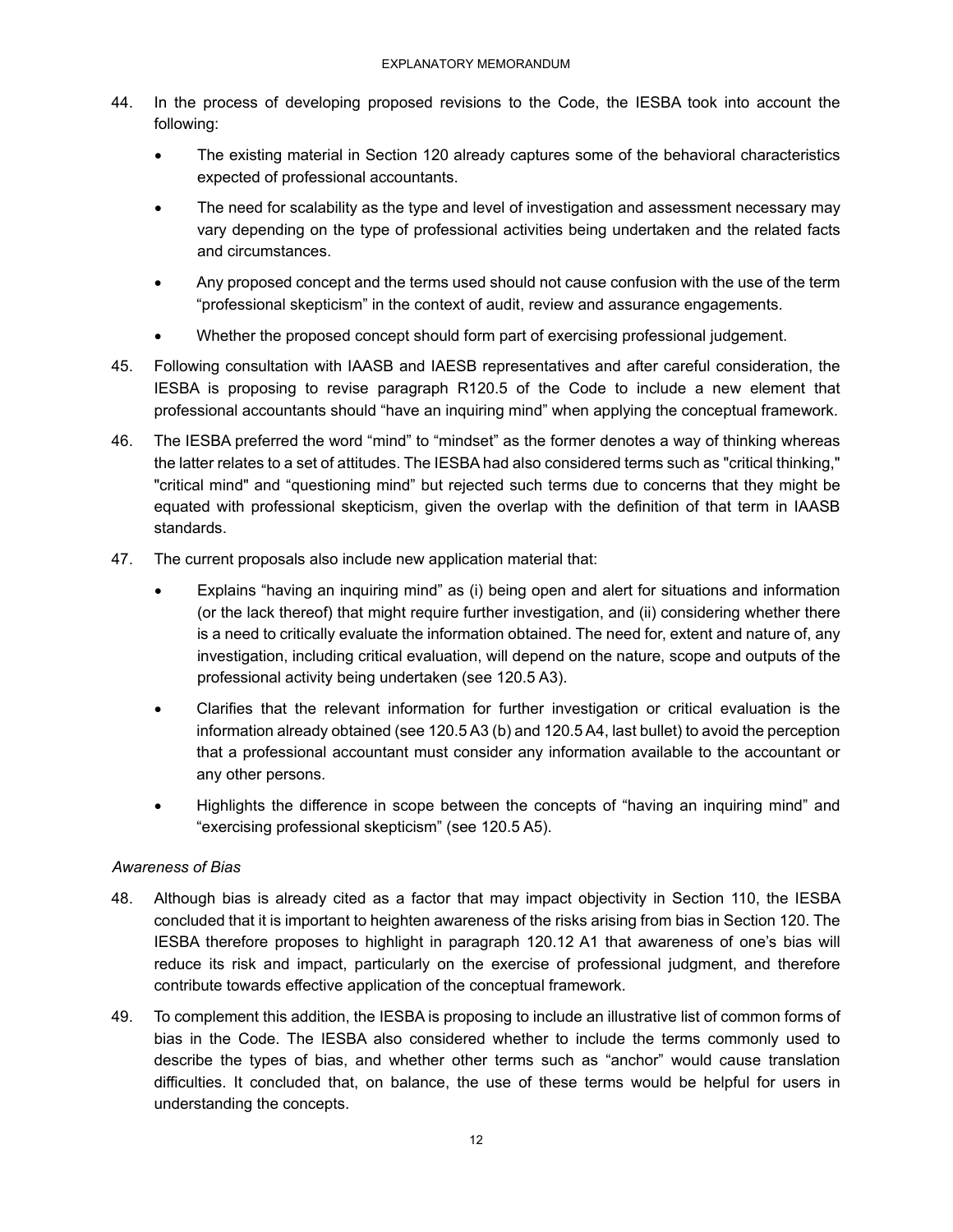- 50. In developing the proposed application material, the IESBA took into consideration proposed material on bias in the IAASB's recent ED, *International Standard on Auditing 220 (Revised), Quality Management for an Audit of Financial Statement* (ISA 220 ED). Similar to the IESBA's view and approach, the ISA 220 ED also explains that bias may affect an audit engagement team's professional judgment and includes a list of examples of bias. The IESBA will continue to liaise with the IAASB to ensure there is appropriate alignment with the IAASB's final approved text relating to bias.
- 51. The IESBA considered placing the application material on bias in Section 110 to highlight that bias is a potential threat to compliance with each of the fundamental principles. However, given the significance of bias when exercising judgment, the IESBA has determined that it would be more appropriate to include the proposed text in Section 120.

### *Importance of Organizational Culture*

- 52. The IESBA is of the view that the internal culture of an employer, be it a firm or another organization, can significantly impact whether professional accountants comply with the Code and act ethically. Such a view is consistent with views expressed by the IESBA CAG.
- 53. These views are reinforced by the IAASB's Exposure Draft (ED), *International Standard on Quality Management 1, Quality Management for Firms that Perform Audits or Reviews of Financial Statements, or Other Assurance or Related Services Engagements* (ISQM 1 ED)14, which proposes requirements and application material highlighting the importance of a firm's culture in influencing the behavior of its personnel.
- 54. The IESBA proposes to highlight the importance of a positive internal organizational culture to the effective application of the conceptual framework by introducing new application material (paragraphs 120.13 A1 and 120.13 A2). In addition, the IESBA proposes to emphasize that such a culture is most effective when demonstrated by the organizations and their leaders acting ethically both internally and when dealing with third parties.
- 55. The proposed material also includes a new paragraph that references proposed ISQM 1 (paragraph 120.14 A1 under a new subheading "Firm Culture"). The IESBA is of the view that this cross-reference is helpful to reinforce the importance of firm culture towards compliance of the Code by professional accountants in public practice. It also helps to explain the connectivity between the Code and the ISAs.

## **Consequential Changes**

- 56. Upon review of the Code, the IESBA determined that only a few consequential changes in Sections 200 and 220 are necessary.
- 57. In reaching this conclusion, the IESBA has taken into consideration that:

<sup>&</sup>lt;sup>14</sup> The ISQM 1 ED deals with a firm's responsibilities to design, implement and operate a system of quality management. The ED forms part of a package of proposed quality management standards on which the IAASB has sought public comment. The ISQM 1 ED sets out a system of quality management that addresses eight integrated components, one of which being "Governance and Leadership." Under this component, a firm is required to establish a number of quality objectives, including the firm's culture that "promotes a commitment to quality, including recognizing and reinforcing the importance of professional ethics, values and attitudes throughout the firm and emphasizing the responsibility of all personnel for quality relating to the performance of engagements or activities within the system of quality management."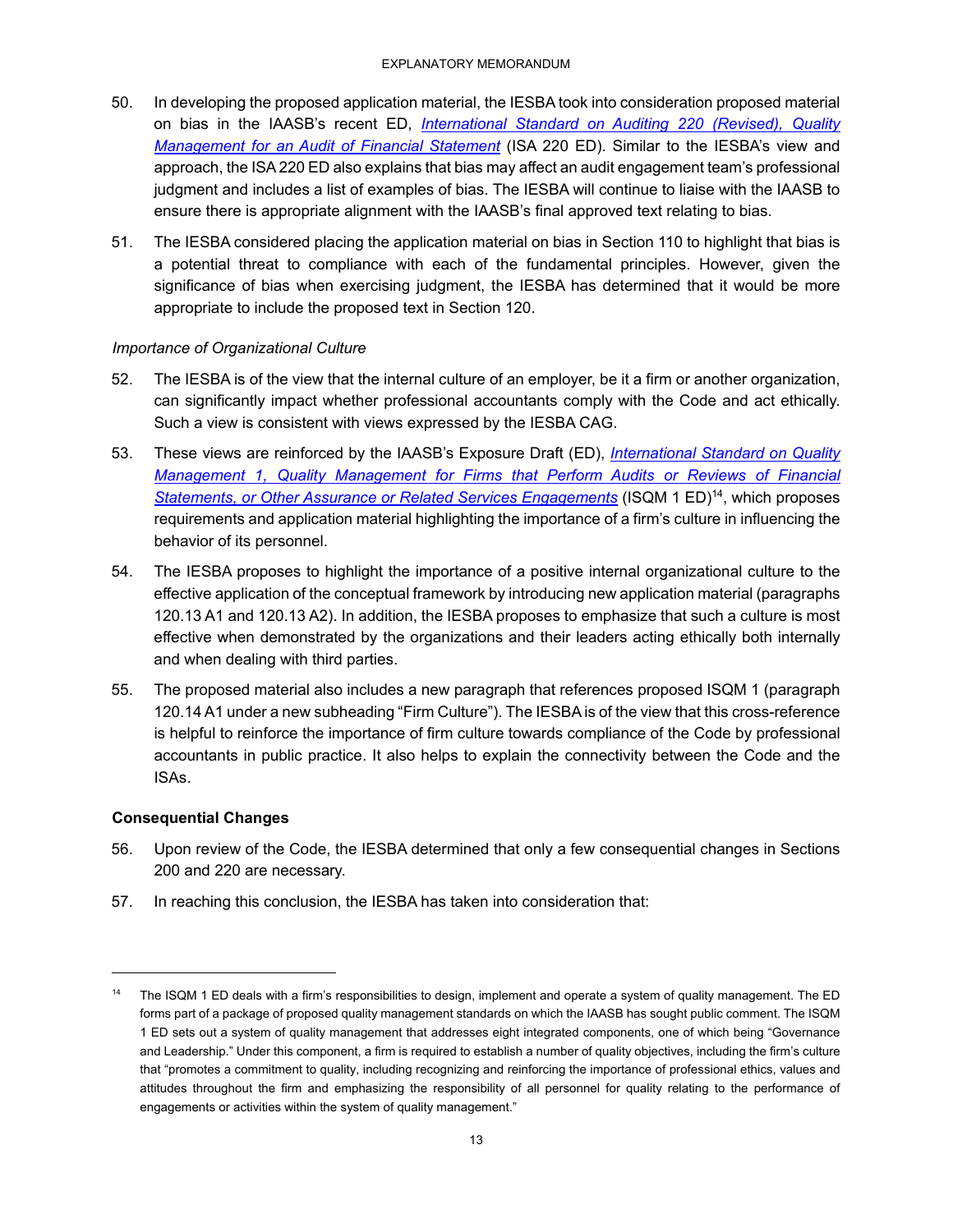- The focus of the project is on Part 1 of the Code as the concepts relating to the role, mindset and behavioral characteristics apply to all professional accountants when undertaking professional activities.
- Reference to the requirement to apply the conceptual framework is already included in every Section of the Code.
- Changes or additions to the Code should only be made if the substance is not covered adequately or at all in the revised and restructured Code, as that Code only became effective in June 2019.

# IV. **Analysis of Overall Impact of the Proposed Changes**

- 58. The IESBA believes that the proposals serve as an important reminder to professional accountants of the significance of their roles in society and the importance of compliance with the Code towards fulling their responsibility to act in the public interest. The proposals also strengthen the fundamental principles and enhance the application of the conceptual framework through the introduction of new concepts such as the importance of having an inquiring mind.
- 59. Given the nature and extent of the proposed enhancements to the Code which are about stimulating the appropriate thought processes and behaviors, the IESBA does not believe that the proposals are of a level of complexity that would entail significant compliance costs for individual professional accountants and firms. However, to the extent that applying the revised provisions gives rise to a need for further action, there may be costs associated with such further action. Whether there will be additional costs, and the nature and significance of those costs, will depend on the particular circumstances. For example, there may be no additional costs in relation to maintaining a continuing awareness and an understanding of technology-related developments for purposes of maintaining professional competence if maintaining such awareness and understanding is already part of continuing professional development requirements for a professional accountant to remain a member of a professional accountancy organization. On the other hand, standing one's ground or challenging others in appropriate circumstances, or pursuing further investigation by applying an inquiring mind in a given situation might entail a degree of effort proportionate to the circumstances.
- 60. As with any changes to the Code, firms can expect implementation costs associated with awareness and training initiatives, and maintenance costs in updating their internal policies and methodologies.

# V. **Project Timetable and Effective Date**

| October 31, 2019 | Closing date for comments to the ED                                                                                                                          |  |  |  |  |
|------------------|--------------------------------------------------------------------------------------------------------------------------------------------------------------|--|--|--|--|
| December 2019    | Highlights of significant comments to the IESBA                                                                                                              |  |  |  |  |
| March 2020       | Discussion of significant issues arising on exposure with the IESBA<br>CAG<br>Full IESBA review of comments and first read of revised proposals<br>$\bullet$ |  |  |  |  |
| June 2020        | IESBA approval of final pronouncement                                                                                                                        |  |  |  |  |

61. The following timetable is planned for this project:

62. The IESBA will determine an appropriate effective date for the revisions to the Code when it approves the final pronouncement. The IESBA has committed in its final SWP that any changes to the revised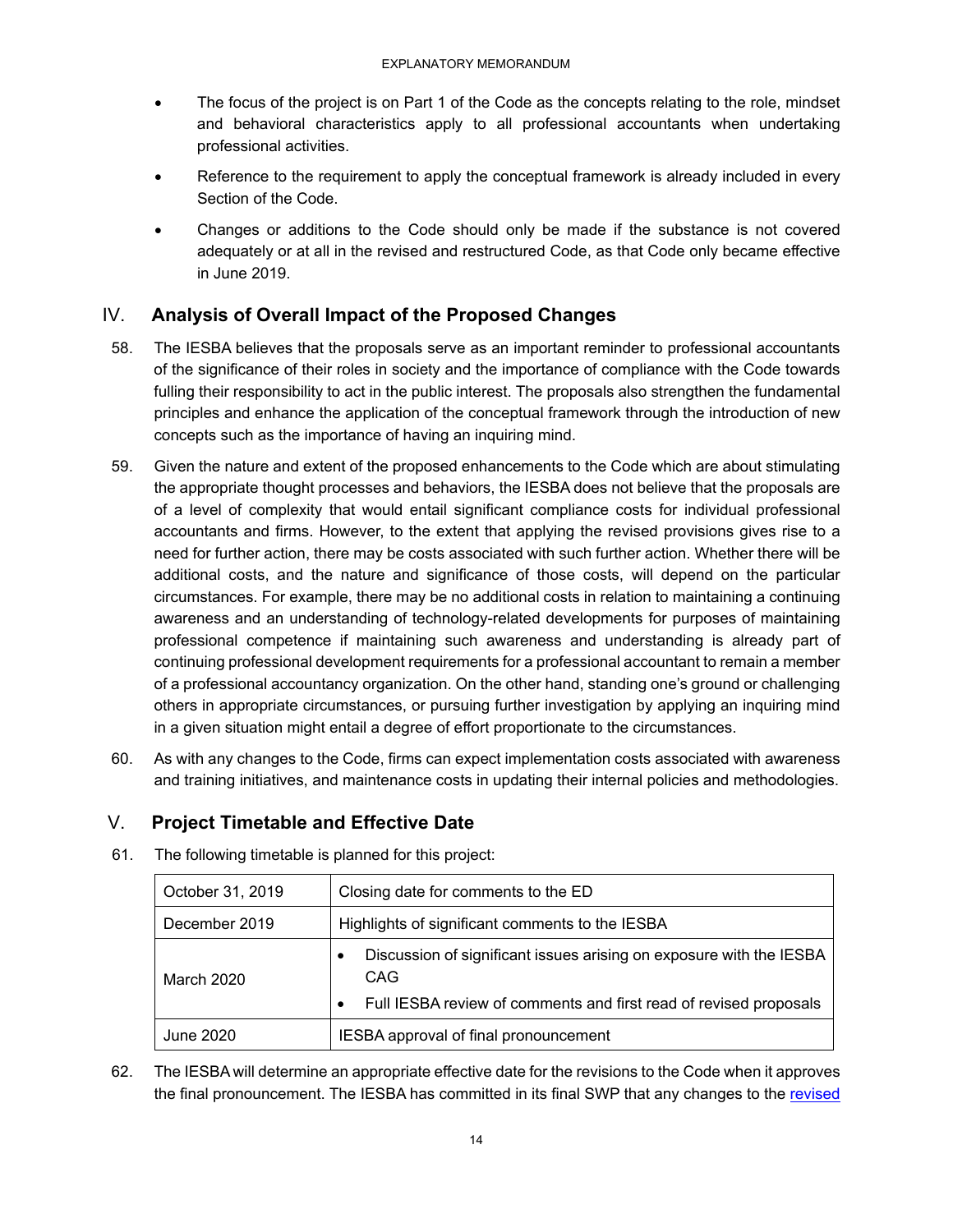and restructured Code will not become effective before June 15, 2020 unless there is an urgent need to respond to new or unforeseen circumstances.

# VI. **Guide for Respondents**

63. The IESBA welcomes comments on all matters addressed in this ED, but especially those identified in the Request for Specific Comments below. Comments are most helpful when they refer to specific paragraphs, include the reasons for the comments, and, where appropriate, make specific suggestions for any proposed changes to wording. When a respondent agrees with proposals in this ED, it will be helpful for the IESBA to be made aware of this view.

## **Request for Specific Comments**

## *Role and Values of Professional Accountants*

1. Do you support the proposals in Section 100 that explain the role and values of professional accountants as well as the relationship between compliance with the Code and professional accountants acting in the public interest? Are there other relevant matters that should be highlighted in these paragraphs?

### *Determination to Act Appropriately*

2. Do you support the inclusion of the concept of determination to act appropriately in difficult situations and its position in Subsection 111?

### *Professional Behavior*

3. Do you support the proposal to require a professional accountant to behave in a manner that is consistent with the profession's responsibility to act in the public interest in paragraphs 110.1 A1 (e) and R115.1?

## *Impact of Technology*

4. Notwithstanding that the IESBA has a separate Working Group that is exploring the implications of developments in technology, are there any additional matters relating to the impact of technology beyond the proposals in paragraphs 110.1 A1(b)(iii), 113.1 A2 and 120.12 A2 that you consider should be addressed *specifically* as part of the Role and Mindset project?

## *Inquiring Mind*

5. Do you agree with the concept of an inquiring mind as set out in the proposals in Section 120?

*Bias* 

6. Do you support the approach to addressing bias? If so, do you agree with the list of examples of bias set out in paragraph 120.12 A2? Should any examples be omitted or new ones added?

## *Organizational Culture*

7. Are there any other aspects about organizational culture in addition to the role of leadership that you consider should be addressed in the proposals?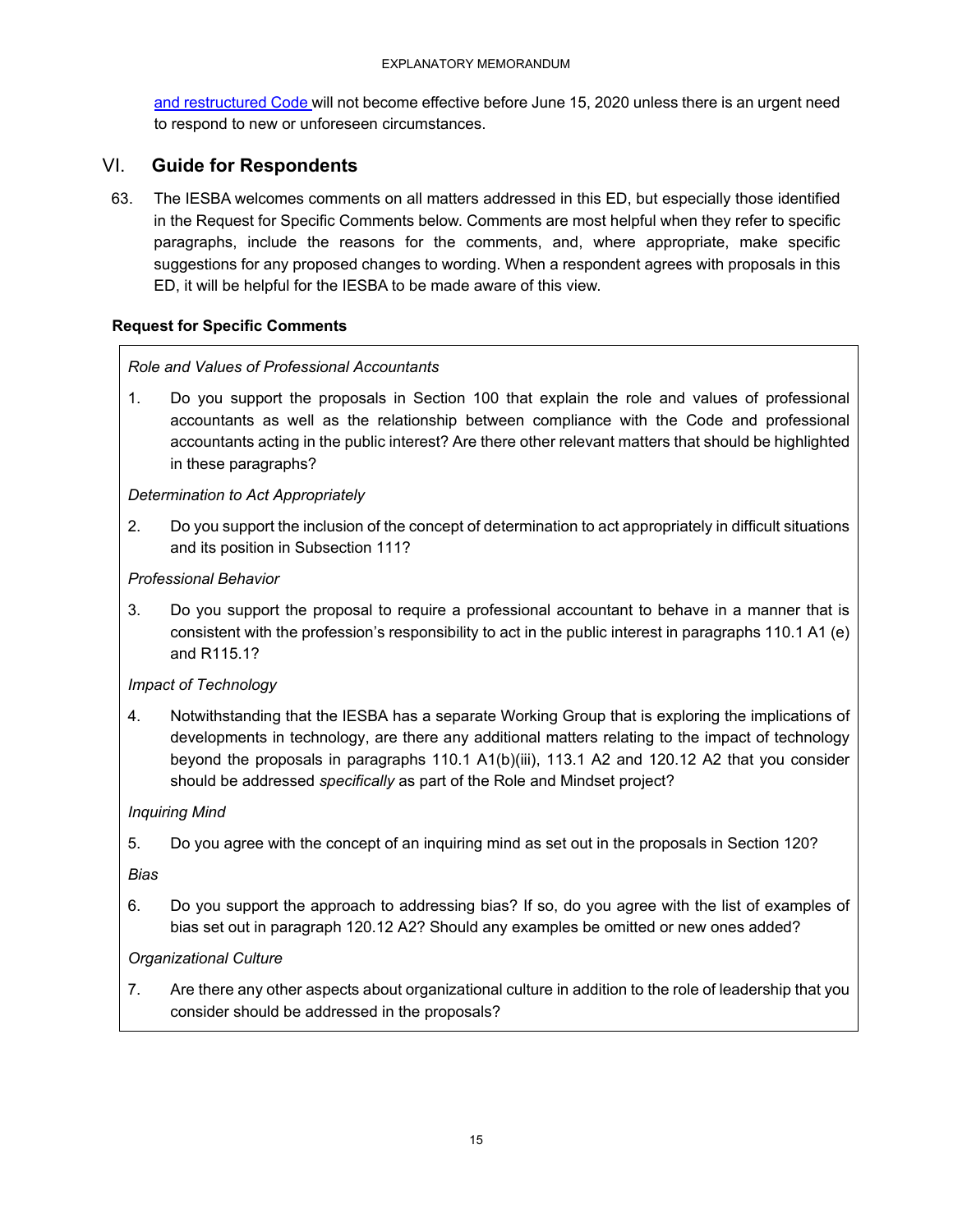### **Request for General Comments**

- 64. In addition to the request for specific comments above, the IESBA is also seeking comments on the matters set out below:
	- *Small- and Medium-Sized Entities (SMEs) and Small and Medium Practices (SMPs) The* IESBA invites comments regarding any aspect of the proposals from SMEs and SMPs.
	- *Regulators and Audit Oversight Bodies –* The IESBA invites comments on the proposals from an enforcement perspective from members of the regulatory and audit oversight communities.
	- *Developing Nations* Recognizing that many developing nations have adopted or are in the process of adopting the Code, the IESBA invites respondents from these nations to comment on the proposals, and in particular on any foreseeable difficulties in applying them in their environment.
	- *Translations –* Recognizing that many respondents may intend to translate the final changes for adoption in their own environments, the IESBA welcomes comment on potential translation issues respondents may note in reviewing the proposals.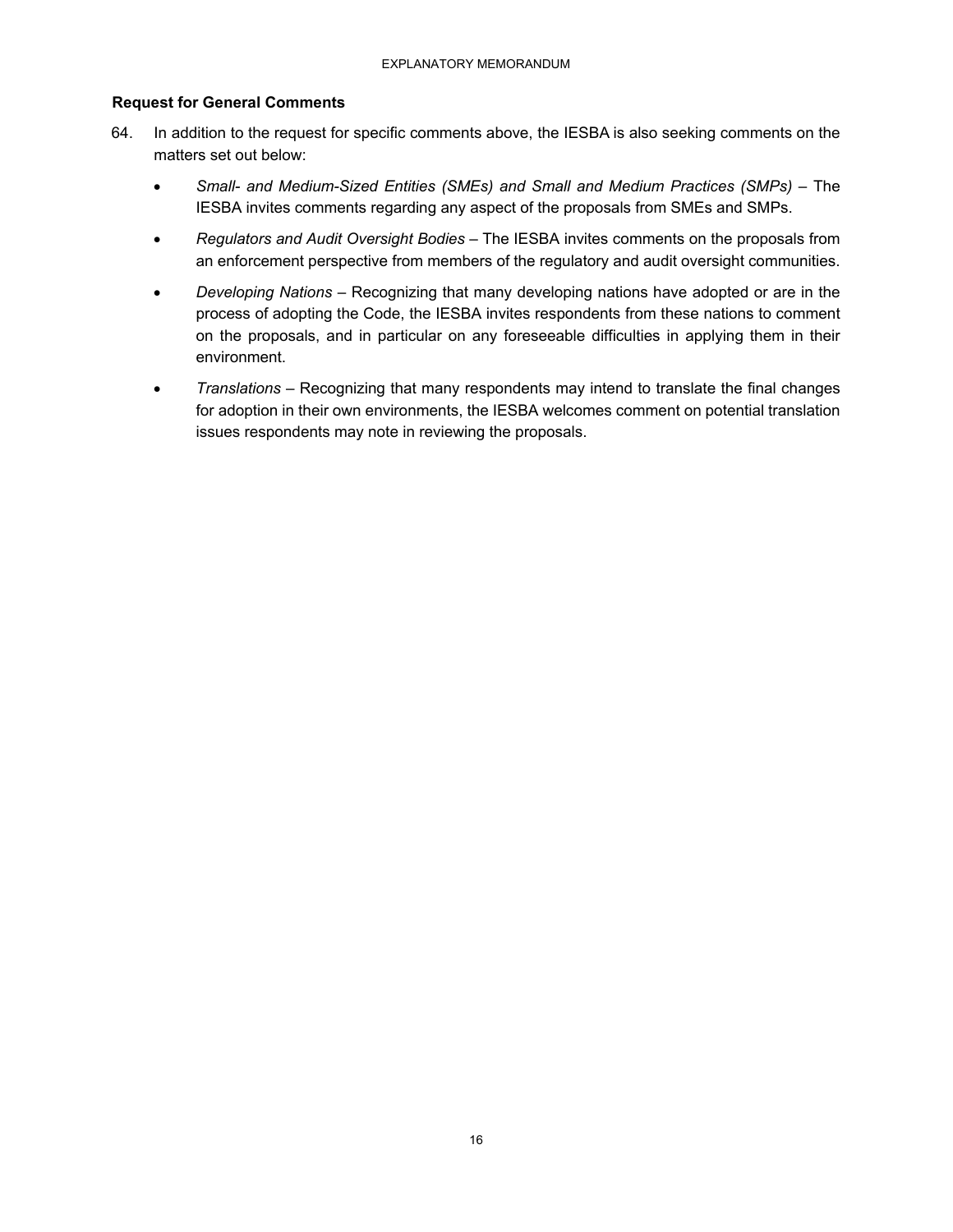# **EXPOSURE DRAFT: PROPOSED REVISIONS TO THE CODE TO PROMOTE THE ROLE AND MINDSET EXPECTED OF PROFESSIONAL ACCOUNTANTS**

The IESBA's proposals are in gray below. The proposed revisions (in track changes) include changes to Sections 100, 110, 120, 200, 220 as well as the Glossary.

# **PART 1 – COMPLYING WITH THE CODE, FUNDAMENTAL PRINCIPLES AND CONCEPTUAL FRAMEWORK**

# **SECTION 100**

# **COMPLYING WITH THE CODE**

# **GeneralIntroduction**

- 100.1 A1 A distinguishing mark of the accountancy profession is its acceptance of the responsibility to act in the public interest. The Code sets out the ethical behaviors and approach to professional activities expected of professional accountants. Compliance with the Code enables accountants to meet their responsibility to act in the public interest and involves upholding the ethical values upon which the Code is based as well as complying with the specific requirements of the Code. In acting in the public interest, Aa professional accountant's responsibility is not exclusively to satisfy the needspreferences or requirements of an individual client or employing organization when performing professional activities. Therefore, the Code contains requirements and application material to enable professional accountants to meet their responsibility to act in the public interest.
- 100.1 A2 Businesses, governments and other organizations involve professional accountants in a broad range of matters. Accountants understand and acknowledge that these organizations do so because they recognize the skills and values that the accountants bring to the professional activities they undertake through:
	- (a) Adherence to ethical principles and professional standards;
	- (b) Use of business acumen;
	- (c) Application of expertise on technical and other matters; and
	- (d) Exercise of professional judgment.

The application of these skills and values enables professional accountants to provide advice or other output that is fit for the purpose for which it was provided, and which might be relied upon by intended users of such output*.* 

100.1 A3 The Code sets out high quality ethics standards for adoption by professional accountancy organizations which are members of the International Federation of Accountants (IFAC), or for use by such members as a basis for their codes of ethics. The Code may also be used or adopted by those responsible for setting ethics standards for professional accountants in their jurisdictions and by firms in developing their ethics policies.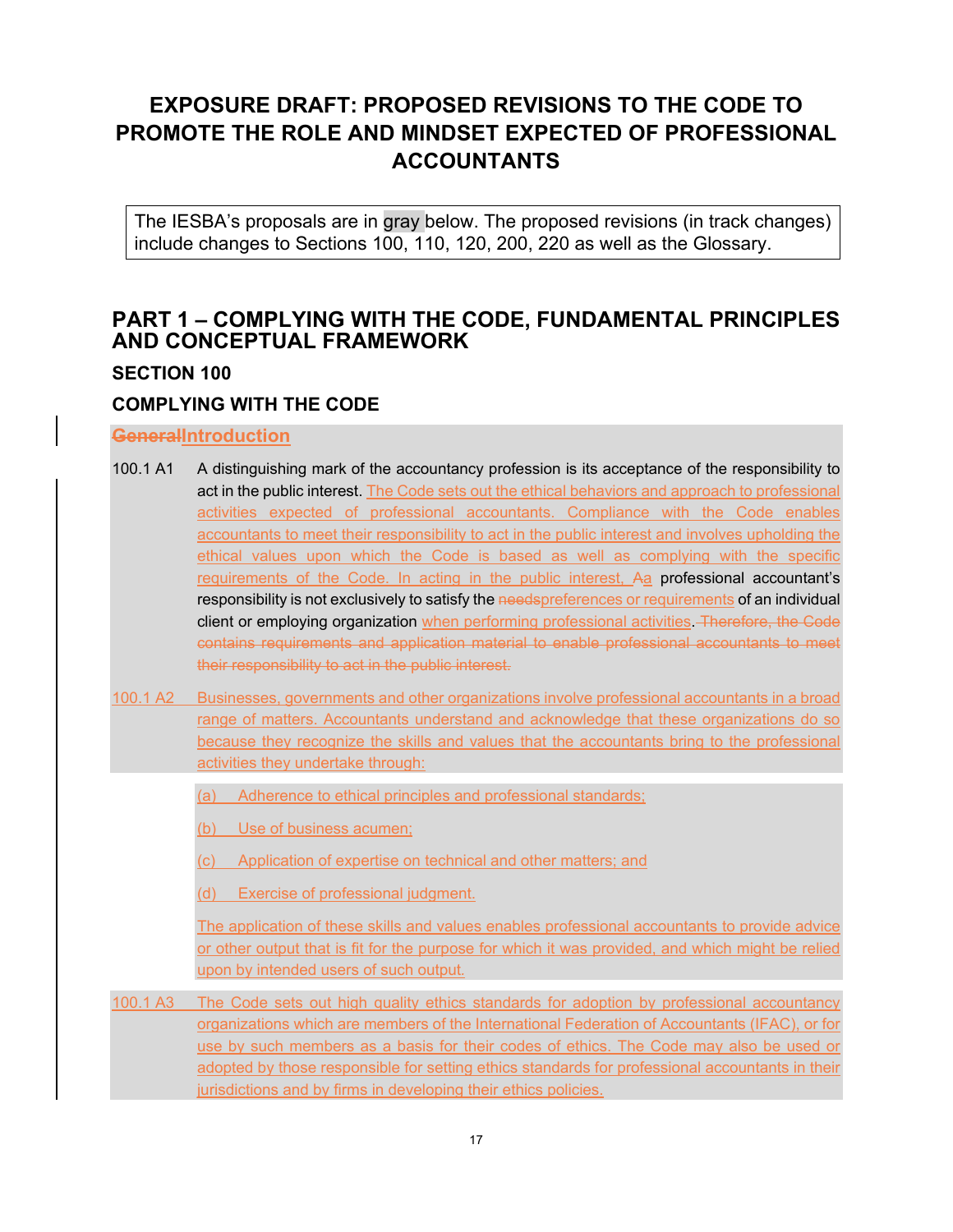# **Fundamental Principles and Conceptual Framework**

- 100.2 A1 The Code sets out the ethical behaviors and approach to professional activities expected of professional accountants in meeting their responsibility to act in the public interest.
- 100.2 A2 The Code establishes five fundamental principles to be complied with by all professional accountants. It also includes a conceptual framework that sets out the approach to be taken to identify, evaluate and address threats to compliance with those fundamental principles and, for audits and other assurance engagements, threats to independence.
- 100.2 A3 The remainder of the Code applies the fundamental principles and the conceptual framework to a range of facts and circumstances that professional accountants may encounter, whether in business or in public practice.

**Requirements and Application Material** 

- 100.23 A1 The requirements in the Code, designated with the letter "R", impose obligations.
- 100.23 A2 Application material, designated with the letter "A," provides context, explanations, suggestions for actions or matters to consider, illustrations and other guidance relevant to a proper understanding of the Code. In particular, the application material is intended to help a professional accountant to understand how to apply the conceptual framework to a particular set of circumstances and to understand and comply with a specific requirement. While such application material does not of itself impose a requirement, consideration of the material is necessary to the proper application of the requirements of the Code, including application of the conceptual framework.
- **R100.34** A professional accountant shall comply with the Code. There might be circumstances where laws or regulations preclude an accountant from complying with certain parts of the Code. In such circumstances, those laws and regulations prevail, and the accountant shall comply with all other parts of the Code.
- 100.34 A1 The principle of professional behavior requires a professional accountant to comply with relevant laws and regulations. Some jurisdictions might have provisions that differ from or go beyond those set out in the Code. Accountants in those jurisdictions need to be aware of those differences and comply with the more stringent provisions unless prohibited by law or regulation.
- 100.34 A2 A professional accountant might encounter unusual circumstances in which the accountant believes that the result of applying a specific requirement of the Code would be disproportionate or might not be in the public interest. In those circumstances, the accountant is encouraged to consult with a professional or regulatory body.

### **Breaches of the Code**

**R100.45** Paragraphs R400.80 to R400.89 and R900.50 to R900.55 address a breach of *International Independence Standards*. A professional accountant who identifies a breach of any other provision of the Code shall evaluate the significance of the breach and its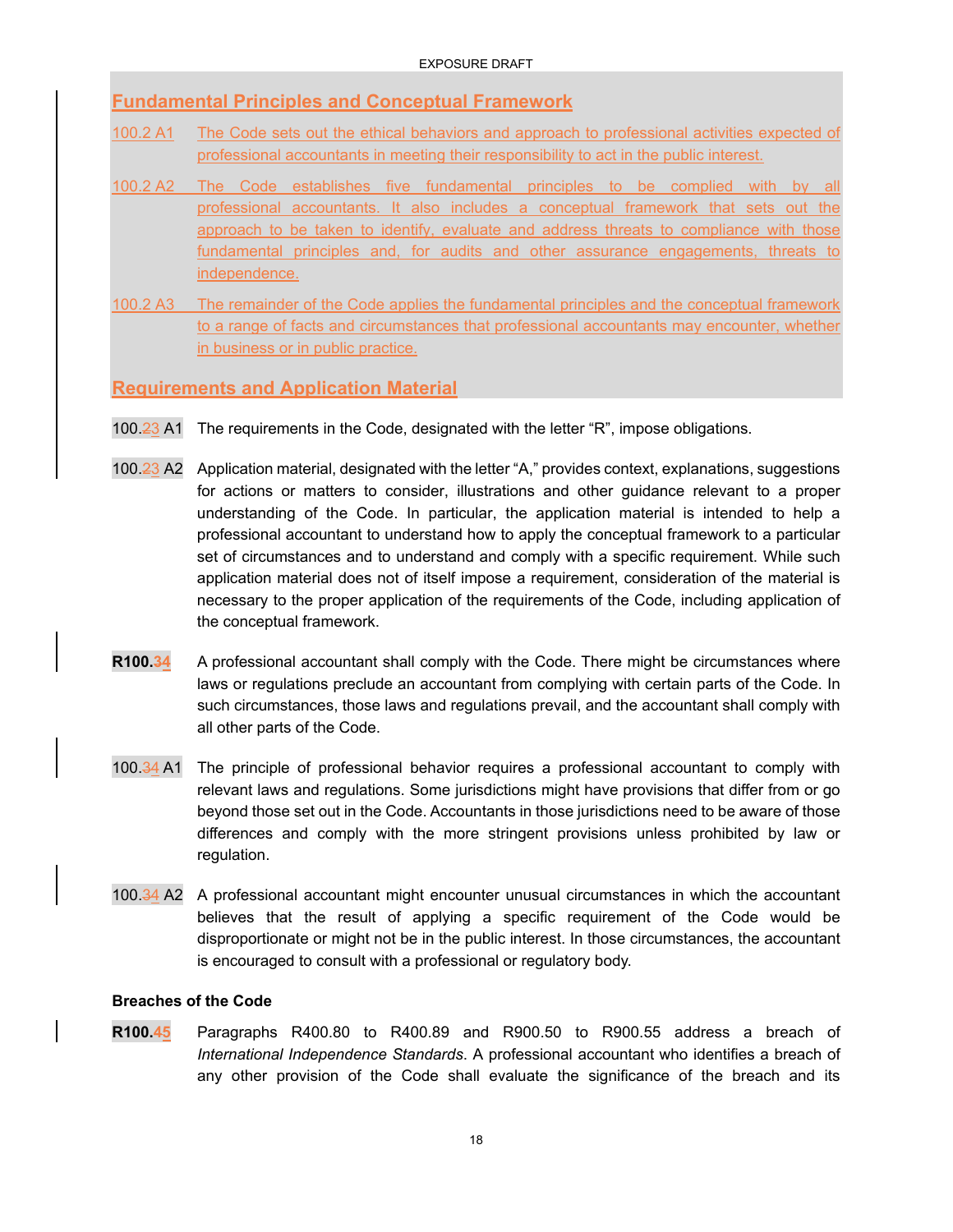impact on the accountant*'*s ability to comply with the fundamental principles. The accountant shall also:

- **(a)** Take whatever actions might be available, as soon as possible, to address the consequences of the breach satisfactorily; and
- **(b)** Determine whether to report the breach to the relevant parties.
- 100.45 A1 Relevant parties to whom such a breach might be reported include those who might have been affected by it, a professional or regulatory body or an oversight authority.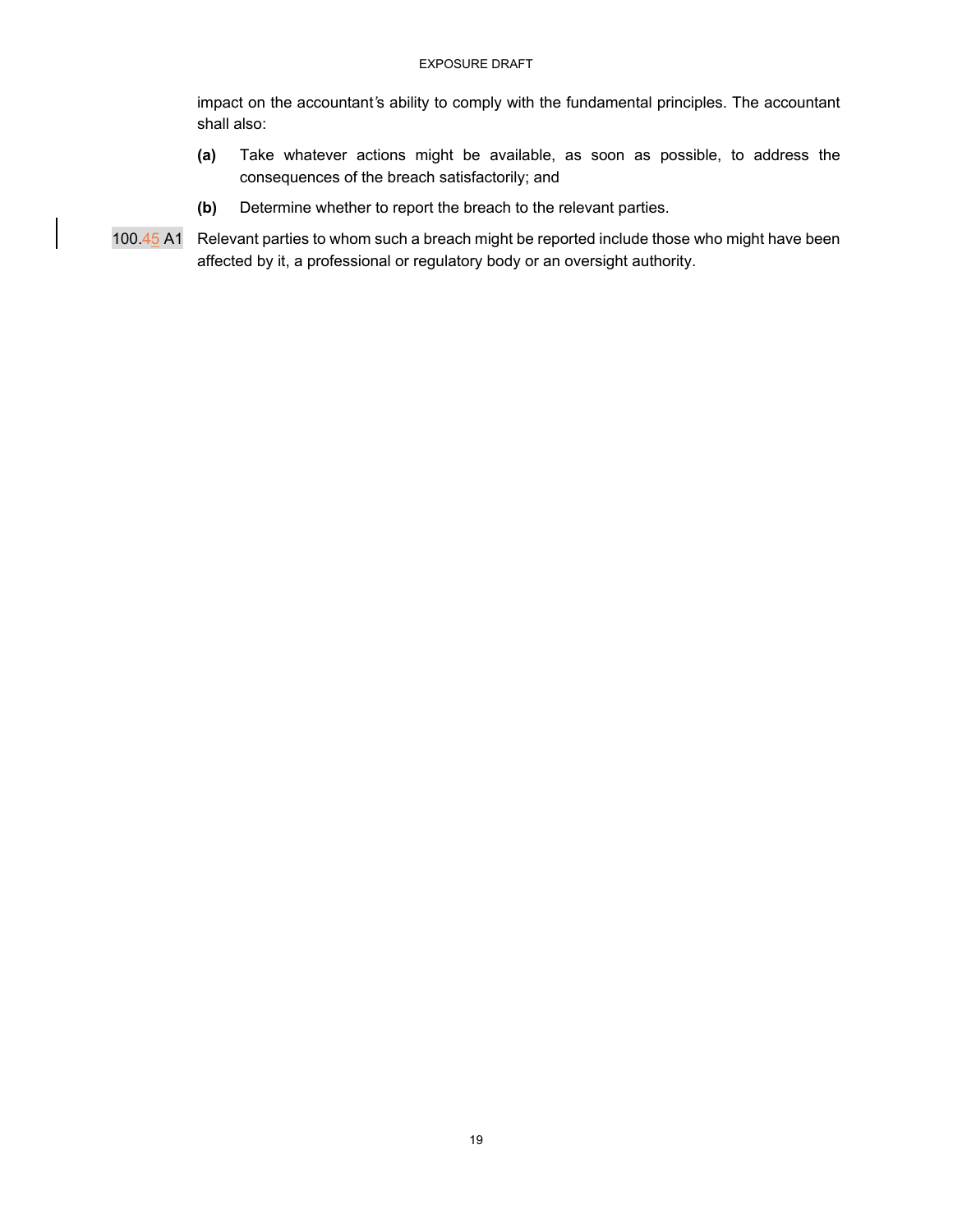# **SECTION 110**

# **THE FUNDAMENTAL PRINCIPLES**

## **General**

- 110.1 A1 There are five fundamental principles of ethics for professional accountants:
	- (a) Integrity to be straightforward and honest in all professional and business relationships.
	- (b) Objectivity  $not-to-*compromis* eexercise professional or business judgments without$ being compromised bybecause of:
		- $(i)$  bBias<sub>7</sub>;
		- (ii)  $\epsilon$  conflict of interest; or (iii)  $\epsilon$  Undue influence of others, or undue reliance on, individuals, organizations, technology or other factors.
	- (c) Professional Competence and Due Care to:
		- (i) Attain and maintain professional knowledge and skill at the level required to ensure that a client or employing organization receives competent professional service, based on current technical and professional standards and relevant legislation; and
		- (ii) Act diligently and in accordance with applicable technical and professional standards.
	- (d) Confidentiality to respect the confidentiality of information acquired as a result of professional and business relationships.
	- (e) Professional Behavior to:
		- (i) Behave in a manner that is consistent with the profession's responsibility to act in the public interest;
		- $(iii)$  a Avoid any conduct that the professional accountant knows or should know might discredit the profession; and
		- $(iii)$   $e$ Comply with relevant laws and regulations and.
- **R110.2** A professional accountant shall comply with each of the fundamental principles.
- 110.2 A1 The fundamental principles of ethics establish the standard of behavior expected of a professional accountant. The conceptual framework establishes the approach which an accountant is required to apply to assist in complying with those fundamental principles. Subsections 111 to 115 set out requirements and application material related to each of the fundamental principles.
- 110.2 A2 A professional accountant might face a situation in which complying with one fundamental principle conflicts with complying with one or more other fundamental principles. In such a situation, the accountant might consider consulting, on an anonymous basis if necessary, with:
	- Others within the firm or employing organization.
	- Those charged with governance.
	- A professional body.
	- A regulatory body.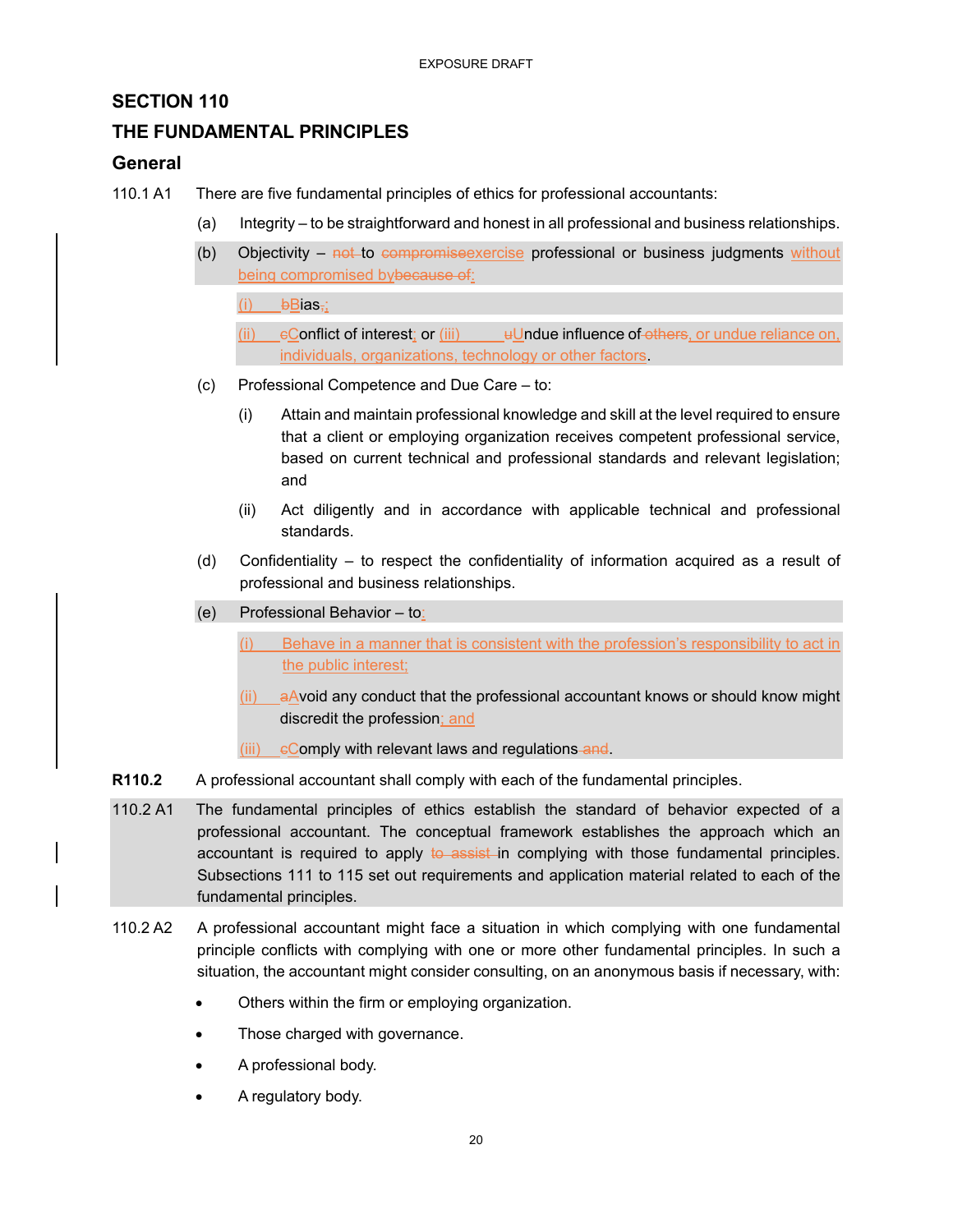Legal counsel.

However, such consultation does not relieve the accountant from the responsibility to exercise professional judgment to resolve the conflict or, if necessary, and unless prohibited by law or regulation, disassociate from the matter creating the conflict.

110.2 A3 The professional accountant is encouraged to document the substance of the issue, the details of any discussions, the decisions made and the rationale for those decisions.

# **SUBSECTION 111 – INTEGRITY**

- **R111.1** A professional accountant shall comply with the principle of integrity, which requires an accountant to be straightforward and honest in all professional and business relationships.
- 111.1 A1 Integrity implies fair dealing and truthfulness.
- 111.1 A2 Integrity also includes having the determination to act appropriately when confronting dilemmas or difficult situations. This would involve, for example:
	- Standing one's ground when facing pressure to do otherwise during the course of performing professional activities; or
	- Challenging others as and when appropriate,

even when doing so creates potential adverse personal or organizational consequences.

- **R111.2** A professional accountant shall not knowingly be associated with reports, returns, communications or other information where the accountant believes that the information:
	- **(a)** Contains a materially false or misleading statement;
	- **(b)** Contains statements or information provided recklessly; or
	- **(c)** Omits or obscures required information where such omission or obscurity would be misleading.
- 111.2 A1 If a professional accountant provides a modified report in respect of such a report, return, communication or other information, the accountant is not in breach of paragraph R111.2.
- **R111.3** When a professional accountant becomes aware of having been associated with information described in paragraph R111.2, the accountant shall take steps to be disassociated from that information.

# **SUBSECTION 112 – OBJECTIVITY**

- **R112.1** A professional accountant shall comply with the principle of objectivity, which requires an accountant not to compromise exercise professional or business judgment without being compromised bybecause of:
	- $(a)$  bBias<sub> $\vec{x}$ </sub>;
	- $(b)$  eConflict of interest; or

(c) uUndue influence of others, or undue reliance on, individuals, organizations, technology or other factors.

**R112.2** A professional accountant shall not undertake a professional activity if a circumstance or relationship unduly influences the accountant's professional judgment regarding that activity.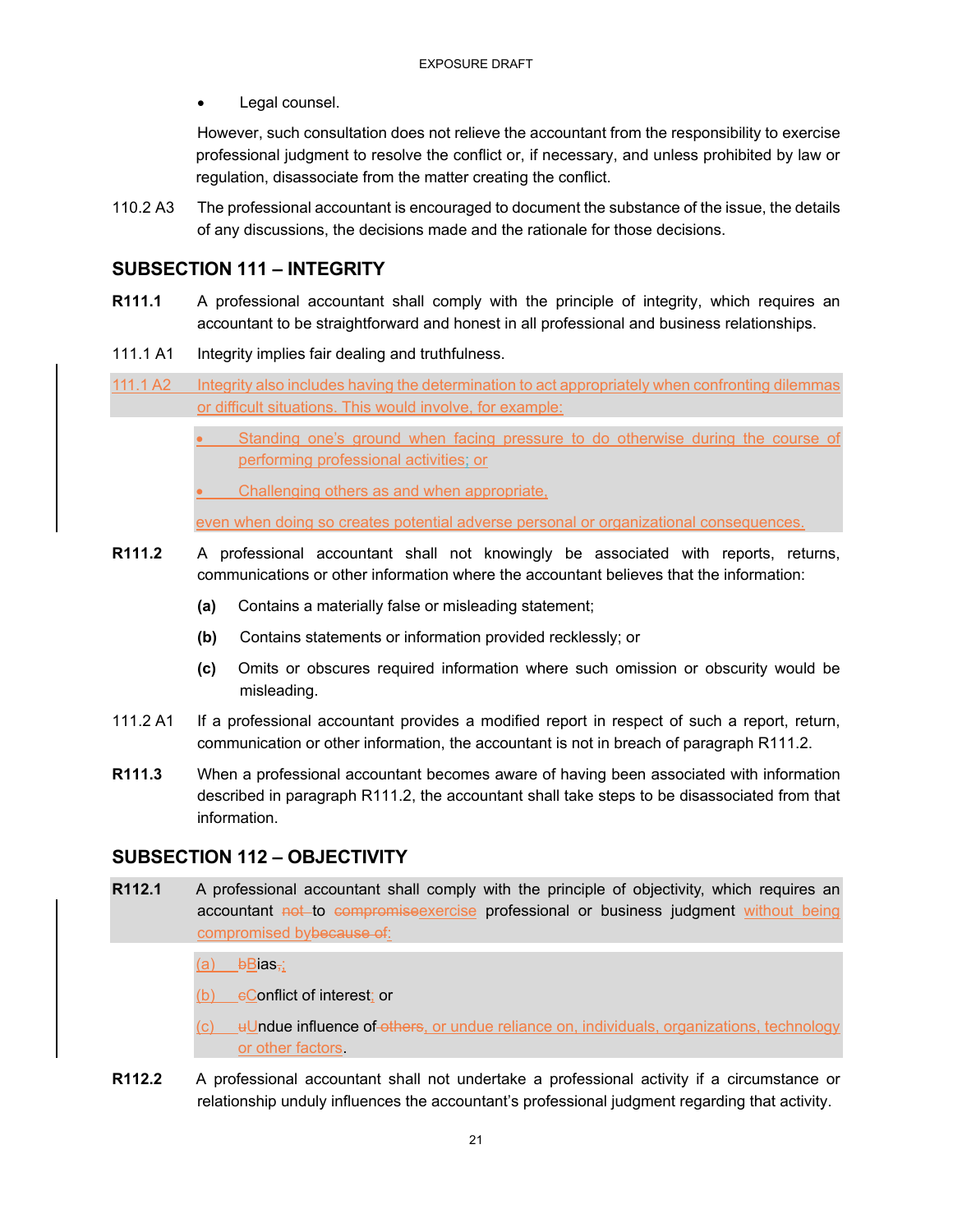# **SUBSECTION 113 – PROFESSIONAL COMPETENCE AND DUE CARE**

- **R113.1** A professional accountant shall comply with the principle of professional competence and due care, which requires an accountant to:
	- **(a)** Attain and maintain professional knowledge and skill at the level required to ensure that a client or employing organization receives competent professional service, based on current technical and professional standards and relevant legislation; and
	- **(b)** Act diligently and in accordance with applicable technical and professional standards.
- 113.1 A1 Serving clients and employing organizations with professional competence requires the exercise of sound judgment in applying professional knowledge and skill when undertaking professional activities.
- 113.1 A2 Maintaining professional competence requires a continuing awareness and an understanding of relevant technical, professional and, business and technology-related developments. Continuing professional development enables a professional accountant to develop and maintain the capabilities to perform competently within the professional environment.
- 113.1 A3 Diligence encompasses the responsibility to act in accordance with the requirements of an assignment, carefully, thoroughly and on a timely basis.
- **R113.2** In complying with the principle of professional competence and due care, a professional accountant shall take reasonable steps to ensure that those working in a professional capacity under the accountant's authority have appropriate training and supervision.
- **R113.3** Where appropriate, a professional accountant shall make clients, the employing organization, or other users of the accountant's professional services or activities, aware of the limitations inherent in the services or activities.

# **SUBSECTION 114 – CONFIDENTIALITY**

- **R114.1** A professional accountant shall comply with the principle of confidentiality, which requires an accountant to respect the confidentiality of information acquired as a result of professional and business relationships. An accountant shall:
	- **(a)** Be alert to the possibility of inadvertent disclosure, including in a social environment, and particularly to a close business associate or an immediate or a close family member;
	- **(b)** Maintain confidentiality of information within the firm or employing organization;
	- **(c)** Maintain confidentiality of information disclosed by a prospective client or employing organization;
	- **(d)** Not disclose confidential information acquired as a result of professional and business relationships outside the firm or employing organization without proper and specific authority, unless there is a legal or professional duty or right to disclose;
	- **(e)** Not use confidential information acquired as a result of professional and business relationships for the personal advantage of the accountant or for the advantage of a third party;
	- **(f)** Not use or disclose any confidential information, either acquired or received as a result of a professional or business relationship, after that relationship has ended; and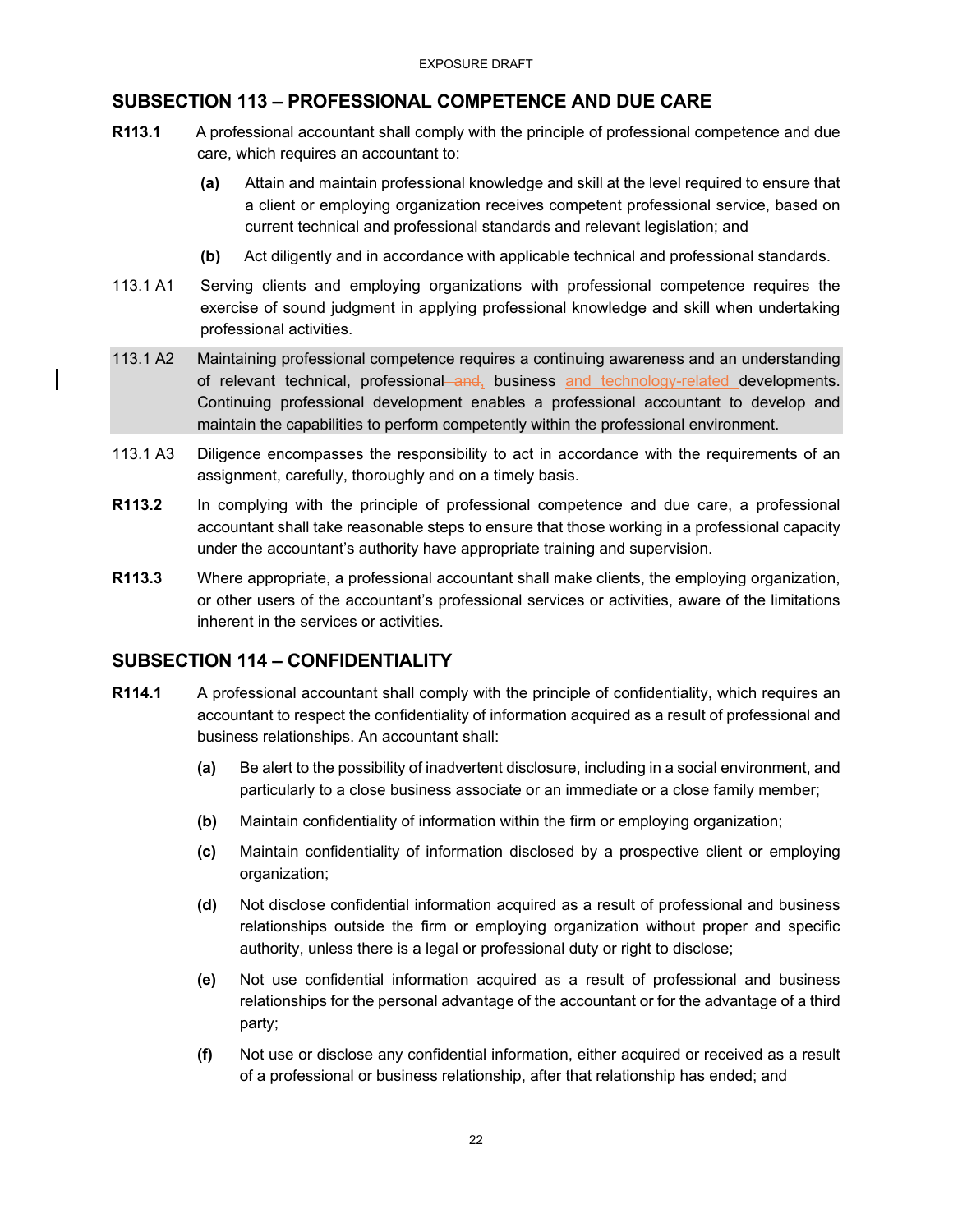- **(g)** Take reasonable steps to ensure that personnel under the accountant's control, and individuals from whom advice and assistance are obtained, respect the accountant's duty of confidentiality.
- 114.1 A1 Confidentiality serves the public interest because it facilitates the free flow of information from the professional accountant's client or employing organization to the accountant in the knowledge that the information will not be disclosed to a third party. Nevertheless, the following are circumstances where professional accountants are or might be required to disclose confidential information or when such disclosure might be appropriate:
	- (a) Disclosure is required by law, for example:
		- (i) Production of documents or other provision of evidence in the course of legal proceedings; or
		- (ii) Disclosure to the appropriate public authorities of infringements of the law that come to light;
	- (b) Disclosure is permitted by law and is authorized by the client or the employing organization; and
	- (c) There is a professional duty or right to disclose, when not prohibited by law:
		- (i) To comply with the quality review of a professional body;
		- (ii) To respond to an inquiry or investigation by a professional or regulatory body;
		- (iii) To protect the professional interests of a professional accountant in legal proceedings; or
		- (iv) To comply with technical and professional standards, including ethics requirements.
- 114.1 A2 In deciding whether to disclose confidential information, factors to consider, depending on the circumstances, include:
	- Whether the interests of any parties, including third parties whose interests might be affected, could be harmed if the client or employing organization consents to the disclosure of information by the professional accountant.
	- Whether all the relevant information is known and substantiated, to the extent practicable. Factors affecting the decision to disclose include:
		- o Unsubstantiated facts.
		- o Incomplete information.
		- o Unsubstantiated conclusions.
	- The proposed type of communication, and to whom it is addressed.
	- Whether the parties to whom the communication is addressed are appropriate recipients.
- **R114.2** A professional accountant shall continue to comply with the principle of confidentiality even after the end of the relationship between the accountant and a client or employing organization. When changing employment or acquiring a new client, the accountant is entitled to use prior experience but shall not use or disclose any confidential information acquired or received as a result of a professional or business relationship.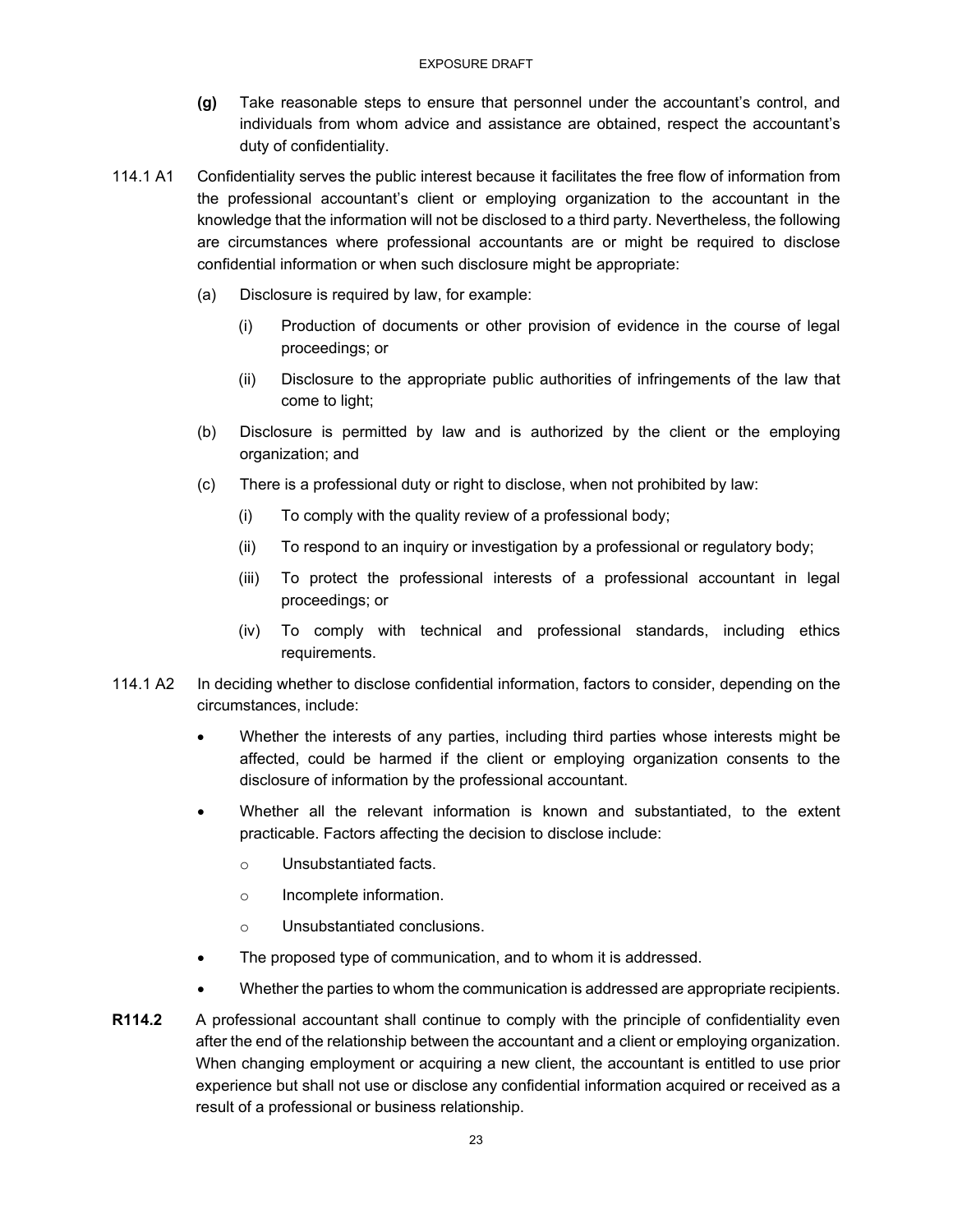## **SUBSECTION 115 – PROFESSIONAL BEHAVIOR**

- **R115.1** A professional accountant shall comply with the principle of professional behavior, which requires an accountant to:
	- **(a)** Behave in a manner that is consistent with the profession's responsibility to act in the public interest;
	- **(b)** aAvoid any conduct that the accountant knows or should know might discredit the profession; and
	- **(c)** eComply with relevant laws and regulations and.

A professional accountant shall not knowingly engage in any business, occupation or activity that impairs or might impair the integrity, objectivity or good reputation of the profession, and as a result would be incompatible with the fundamental principles.

- 115.1 A1 Conduct that might discredit the profession includes conduct that a reasonable and informed third party would be likely to conclude adversely affects the good reputation of the profession.
- **R115.2** When undertaking marketing or promotional activities, a professional accountant shall not bring the profession into disrepute. A professional accountant shall be honest and truthful and shall not make:
	- **(a)** Exaggerated claims for the services offered by, or the qualifications or experience of, the accountant; or
	- **(b)** Disparaging references or unsubstantiated comparisons to the work of others.
- 115.2 A1 If a professional accountant is in doubt about whether a form of advertising or marketing is appropriate, the accountant is encouraged to consult with the relevant professional body.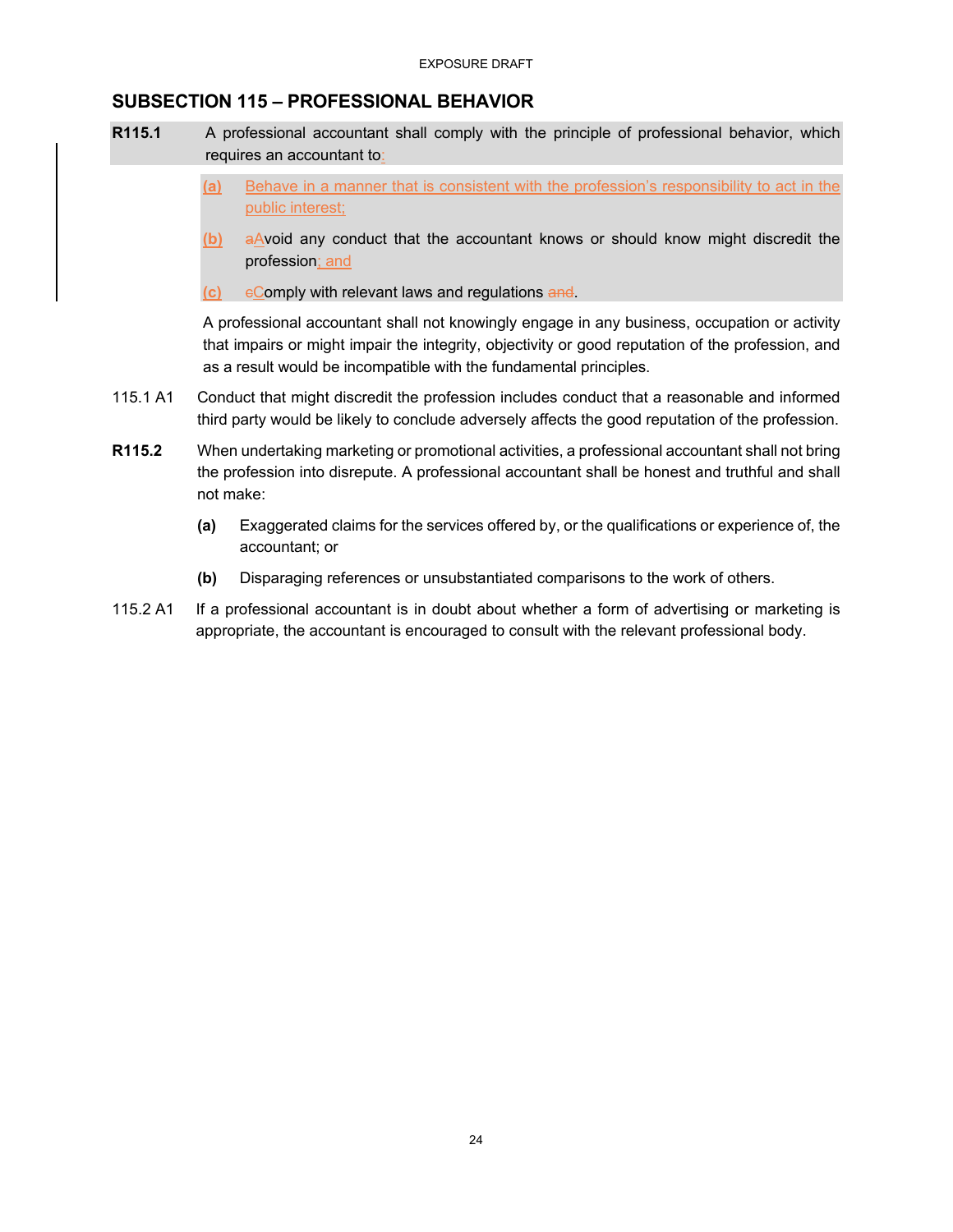# **SECTION 120**

# **THE CONCEPTUAL FRAMEWORK**

### **Introduction**

- 120.1 The circumstances in which professional accountants operate might create threats to compliance with the fundamental principles. Section 120 sets out requirements and application material, including a conceptual framework, to assist accountants in complying with the fundamental principles and meeting their responsibility to act in the public interest. Such requirements and application material accommodate the wide range of facts and circumstances, including the various professional activities, interests and relationships, that create threats to compliance with the fundamental principles. In addition, they deter accountants from concluding that a situation is permitted solely because that situation is not specifically prohibited by the Code.
- 120.2 The conceptual framework specifies an approach for a professional accountant to:
	- (a) Identify threats to compliance with the fundamental principles;
	- (b) Evaluate the threats identified; and
	- (c) Address the threats by eliminating or reducing them to an acceptable level.

## **Requirements and Application Material**

#### **General**

- **R120.3** The professional accountant shall apply the conceptual framework to identify, evaluate and address threats to compliance with the fundamental principles set out in Section 110.
- 120.3 A1 Additional requirements and application material that are relevant to the application of the conceptual framework are set out in:
	- (a) Part 2 *Professional Accountants in Business*;
	- (b) Part 3 *Professional Accountants in Public Practice*; and
	- (c) *International Independence Standards*, as follows:
		- (i) Part 4A *Independence for Audit and Review Engagements*; and
		- (ii) Part 4B *Independence for Assurance Engagements Other than Audit and Review Engagements*.
- **R120.4** When dealing with an ethics issue, the professional accountant shall consider the context in which the issue has arisen or might arise. Where an individual who is a professional accountant in public practice is performing professional activities pursuant to the accountant's relationship with the firm, whether as a contractor, employee or owner, the individual shall comply with the provisions in Part 2 that apply to these circumstances.
- **R120.5** When applying the conceptual framework, the professional accountant shall:
	- **(a)** Exercise professional judgment;
	- **(b)** Have an inquiring mindRemain alert for new information and to changes in facts and circumstances; and
	- **(c)** Use the reasonable and informed third party test described in paragraph 120.5 A64.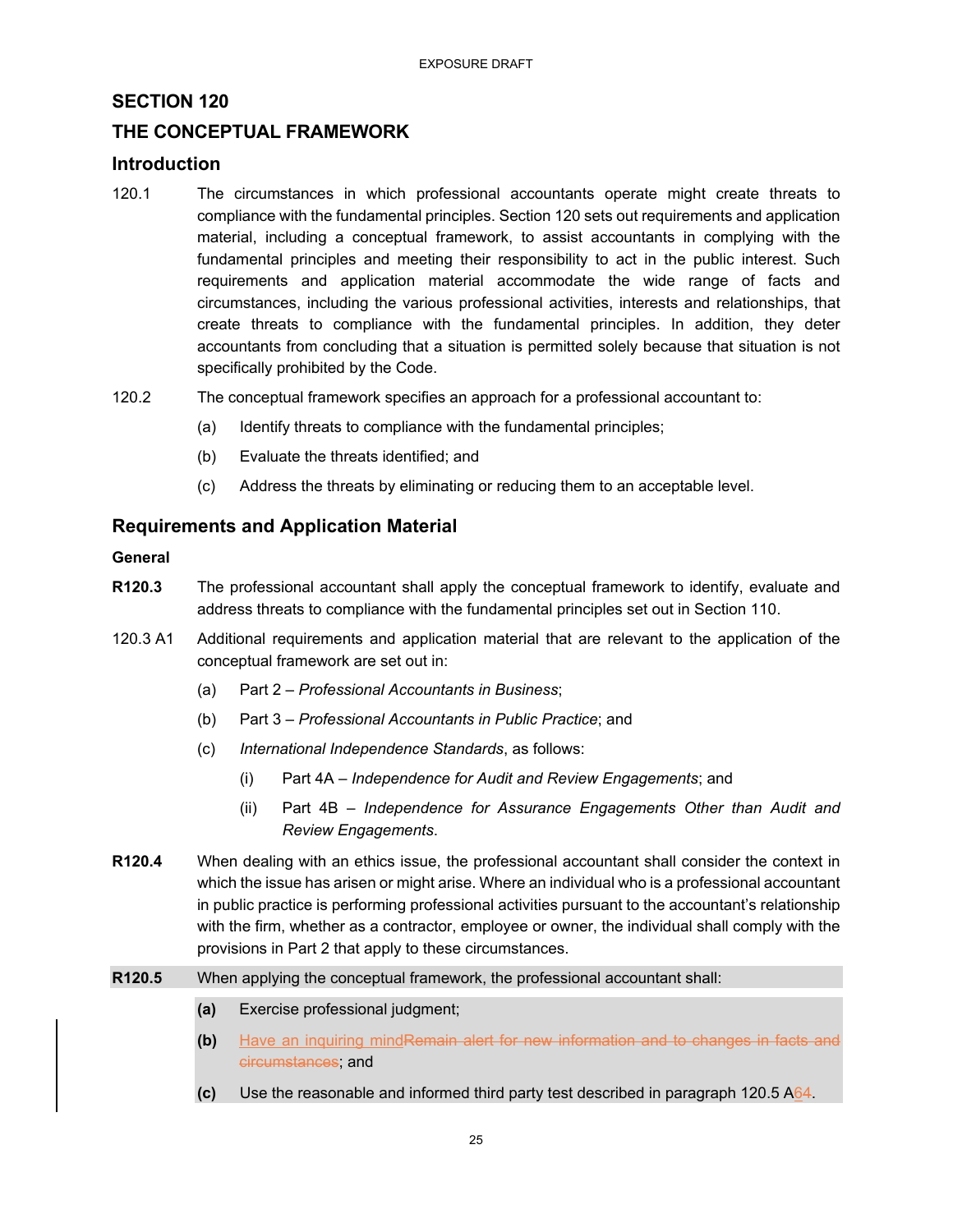*Exercise of Professional Judgment* 120.5 A1 Professional judgment involves the application of relevant training, professional knowledge, skill and experience commensurate with the facts and circumstances, including the nature and scope of the particular professional activities, and the interests and relationships involved.

120.5 A2 In relation to undertaking professional activities, the exercise of pProfessional judgment is required when the professional accountant applies the conceptual framework in order to make informed decisions about the courses of actions available, and to determine whether such decisions are appropriate in the circumstances. In making this determination, the accountant might consider matters such as whether:

- The accountant's expertise and experience are sufficient to reach a conclusion.
- There is a need to consult with others with relevant expertise or experience.
- The accountant's own preconception or bias might be affecting the accountant's exercise of professional judgment.

#### *Inquiring Mind*

- 120.5 A32 An understanding of known facts and circumstances is a prerequisite to the proper application of the conceptual framework. Determining the actions necessary to obtain this understanding and coming to a conclusion about whether the fundamental principles have been complied with also require the exercise of professional judgment. Obtaining this understanding entails having an inquiring mind, which means:
	- (a) Being open and alert for situations and information (or the lack thereof) that might require further investigation; and
	- (b) Considering whether there is a need to critically evaluate the information obtained,

having regard to the nature, scope and outputs of the professional activity being undertaken.

- 120.5 A43 In exercising professional judgment to obtain this understandingIn determining if further investigation is necessary, the professional accountant might consider, among other matters, whether:
	- New information has emerged or whether there have been changes in facts and circumstances.
	- There is reason to be concerned that potentially relevant information might be missing from the facts and circumstances known to the accountant.
	- There is an inconsistency between the known facts and circumstances and the accountant's expectations.
	- The accountant's expertise and experience are sufficient to reach a conclusion.
	- There is a need to consult with others with relevant expertise or experience.
	- The information provides a reasonable basis on which to reach a conclusion.
	- The accountant's own preconception or bias might be affecting the accountant's exercise of professional judgment.
	- There might be other reasonable conclusions that could be reached from the available information obtained.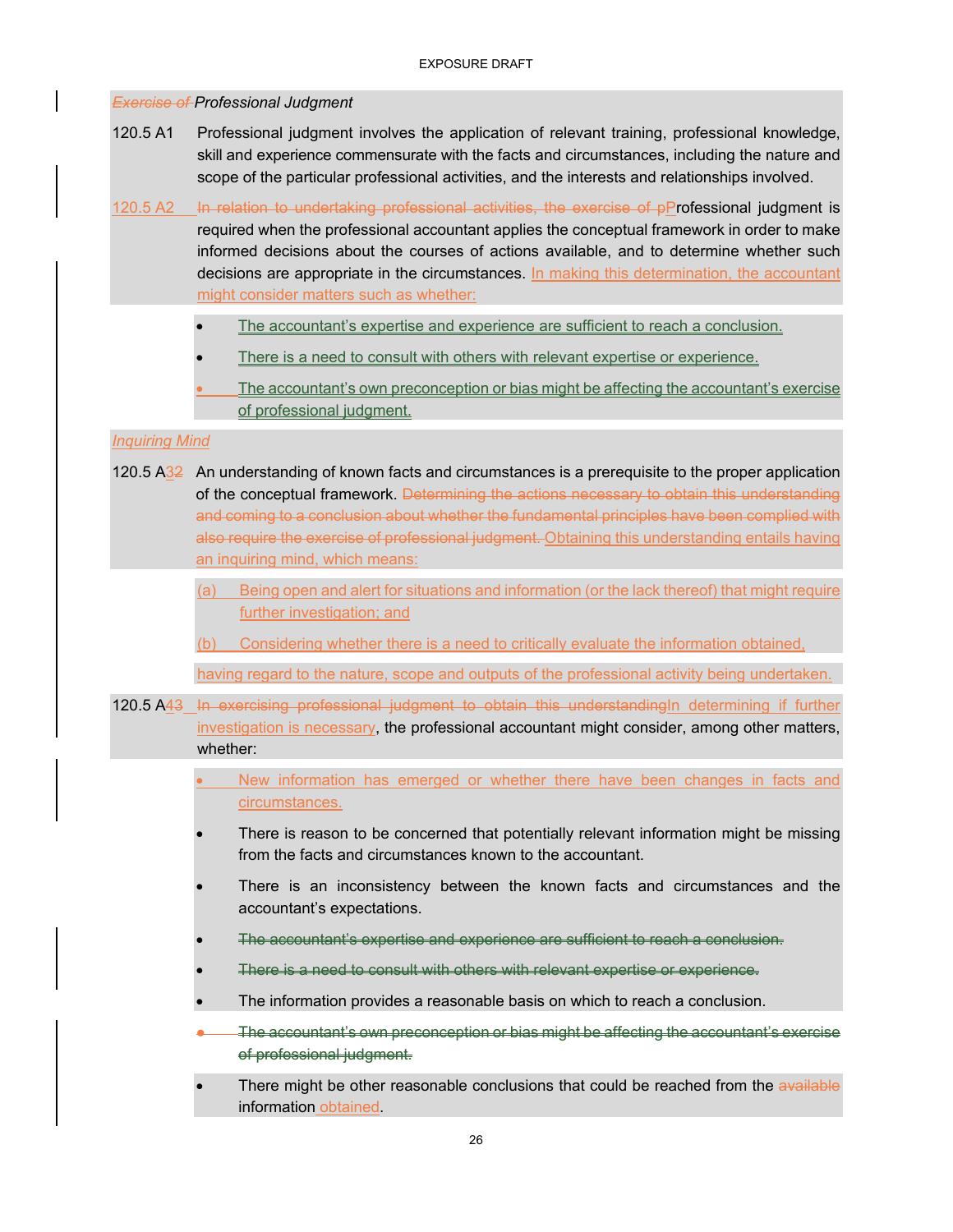120.5 A5 When undertaking any professional activities, paragraph R120.5 requires all professional accountants to have an inquiring mind when applying the conceptual framework. Additionally, accountants performing audits, reviews and other assurance engagements are required to exercise professional skepticism as described in paragraphs 120.16 A1 and 120.16 A2.

#### *Reasonable and Informed Third Party*

120.5 A64 The reasonable and informed third party test is a consideration by the professional accountant about whether the same conclusions would likely be reached by another party. Such consideration is made from the perspective of a reasonable and informed third party, who weighs all the relevant facts and circumstances that the accountant knows, or could reasonably be expected to know, at the time the conclusions are made. The reasonable and informed third party does not need to be an accountant, but would possess the relevant knowledge and experience to understand and evaluate the appropriateness of the accountant's conclusions in an impartial manner.

### **Identifying Threats**

- **R120.6** The professional accountant shall identify threats to compliance with the fundamental principles.
- 120.6 A1 An understanding of the facts and circumstances, including any professional activities, interests and relationships that might compromise compliance with the fundamental principles, is a prerequisite to the professional accountant's identification of threats to such compliance. The existence of certain conditions, policies and procedures established by the profession, legislation, regulation, the firm, or the employing organization that can enhance the accountant acting ethically might also help identify threats to compliance with the fundamental principles. Paragraph 120.8 A2 includes general examples of such conditions, policies and procedures which are also factors that are relevant in evaluating the level of threats.
- 120.6 A2 Threats to compliance with the fundamental principles might be created by a broad range of facts and circumstances. It is not possible to define every situation that creates threats. In addition, the nature of engagements and work assignments might differ and, consequently, different types of threats might be created.
- 120.6 A3 Threats to compliance with the fundamental principles fall into one or more of the following categories:
	- (a) Self-interest threat the threat that a financial or other interest will inappropriately influence a professional accountant's judgment or behavior;
	- (b) Self-review threat the threat that a professional accountant will not appropriately evaluate the results of a previous judgment made; or an activity performed by the accountant, or by another individual within the accountant's firm or employing organization, on which the accountant will rely when forming a judgment as part of performing a current activity;
	- (c) Advocacy threat the threat that a professional accountant will promote a client's or employing organization's position to the point that the accountant's objectivity is compromised;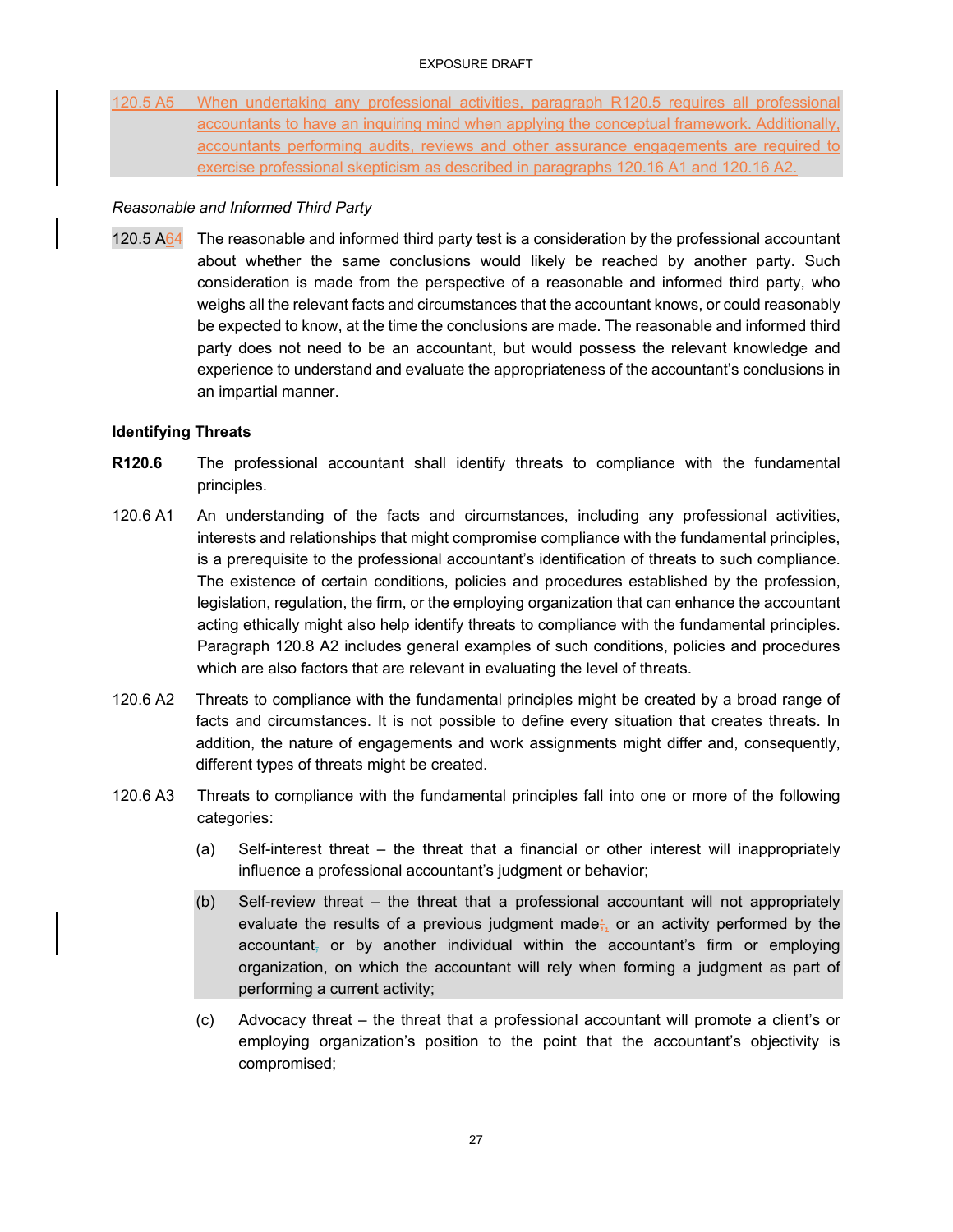- (d) Familiarity threat the threat that due to a long or close relationship with a client, or employing organization, a professional accountant will be too sympathetic to their interests or too accepting of their work; and
- (e) Intimidation threat the threat that a professional accountant will be deterred from acting objectively because of actual or perceived pressures, including attempts to exercise undue influence over the accountant.
- 120.6 A4 A circumstance might create more than one threat, and a threat might affect compliance with more than one fundamental principle.

### **Evaluating Threats**

**R120.7** When the professional accountant identifies a threat to compliance with the fundamental principles, the accountant shall evaluate whether such a threat is at an acceptable level.

### *Acceptable Level*

120.7 A1 An acceptable level is a level at which a professional accountant using the reasonable and informed third party test would likely conclude that the accountant complies with the fundamental principles.

### *Factors Relevant in Evaluating the Level of Threats*

- 120.8 A1 The consideration of qualitative as well as quantitative factors is relevant in the professional accountant's evaluation of threats, as is the combined effect of multiple threats, if applicable.
- 120.8 A2 The existence of conditions, policies and procedures described in paragraph 120.6 A1 might also be factors that are relevant in evaluating the level of threats to compliance with the fundamental principles. Examples of such conditions, policies and procedures include:
	- Corporate governance requirements.
	- Educational, training and experience requirements for the profession.
	- Effective complaint systems which enable the professional accountant and the general public to draw attention to unethical behavior.
	- An explicitly stated duty to report breaches of ethics requirements.
	- Professional or regulatory monitoring and disciplinary procedures.

#### *Consideration of New Information or Changes in Facts and Circumstances*

- **R120.9** If the professional accountant becomes aware of new information or changes in facts and circumstances that might impact whether a threat has been eliminated or reduced to an acceptable level, the accountant shall re-evaluate and address that threat accordingly.
- 120.9 A1 Remaining alert throughout the professional activity assists the professional accountant in determining whether new information has emerged or changes in facts and circumstances have occurred that:
	- (a) Impact the level of a threat; or
	- (b) Affect the accountant's conclusions about whether safeguards applied continue to be appropriate to address identified threats.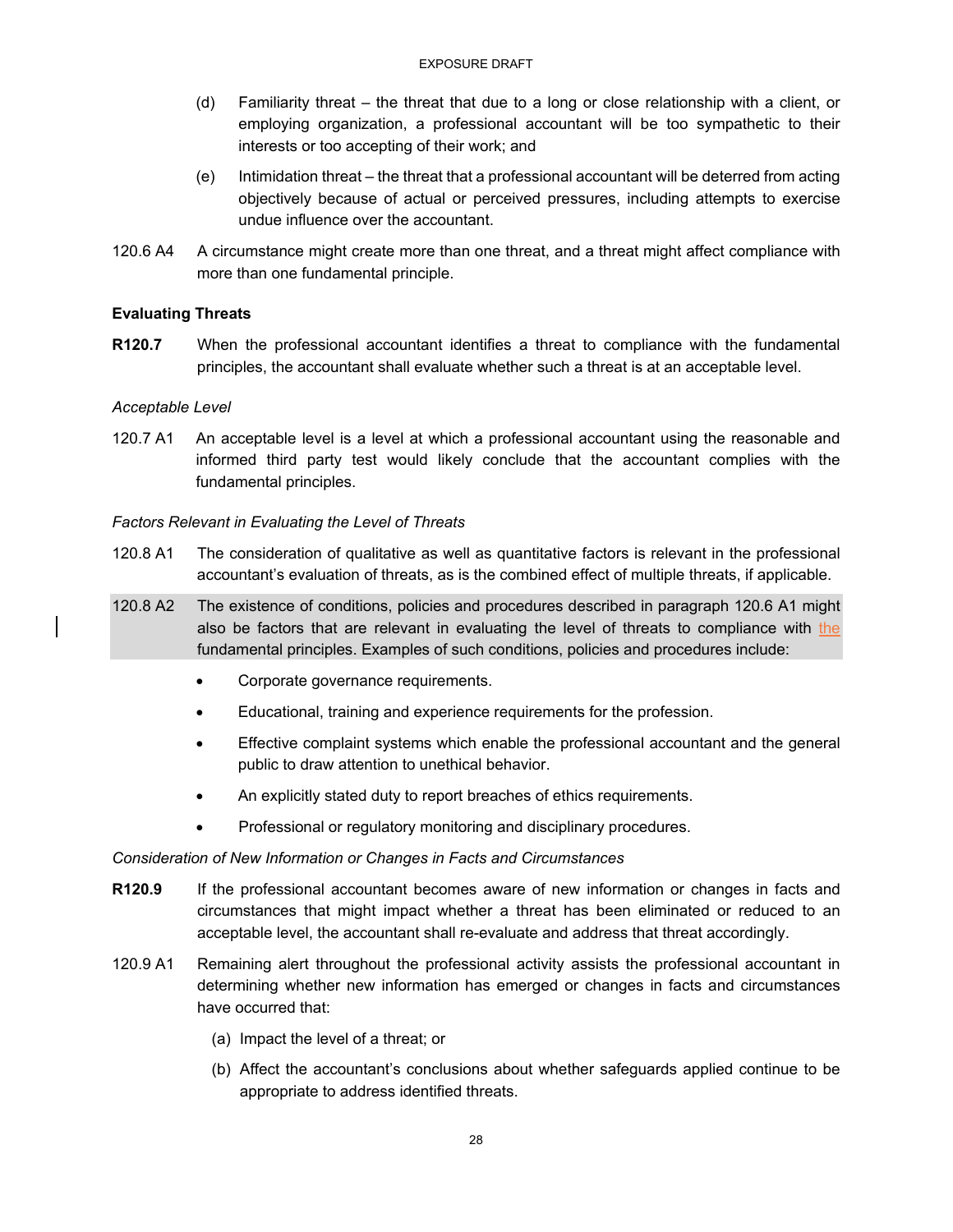120.9 A2 If new information results in the identification of a new threat, the professional accountant is required to evaluate and, as appropriate, address this threat. (Ref: Paras. R120.7 and R120.10).

### **Addressing Threats**

- **R120.10** If the professional accountant determines that the identified threats to compliance with the fundamental principles are not at an acceptable level, the accountant shall address the threats by eliminating them or reducing them to an acceptable level. The accountant shall do so by:
	- **(a)** Eliminating the circumstances, including interests or relationships, that are creating the threats;
	- **(b)** Applying safeguards, where available and capable of being applied, to reduce the threats to an acceptable level; or
	- **(c)** Declining or ending the specific professional activity.

### *Actions to Eliminate Threats*

120.10 A1 Depending on the facts and circumstances, a threat might be addressed by eliminating the circumstance creating the threat. However, there are some situations in which threats can only be addressed by declining or ending the specific professional activity. This is because the circumstances that created the threats cannot be eliminated and safeguards are not capable of being applied to reduce the threat to an acceptable level.

#### *Safeguards*

120.10 A2 Safeguards are actions, individually or in combination, that the professional accountant takes that effectively reduce threats to compliance with the fundamental principles to an acceptable level.

#### *Consideration of Significant Judgments Made and Overall Conclusions Reached*

- **R120.11** The professional accountant shall form an overall conclusion about whether the actions that the accountant takes, or intends to take, to address the threats created will eliminate those threats or reduce them to an acceptable level. In forming the overall conclusion, the accountant shall:
	- **(a)** Review any significant judgments made or conclusions reached; and
	- **(b)** Use the reasonable and informed third party test.

#### **Other Considerations when Applying the Conceptual Framework**

#### *Bias*

- 120.12 A1 Being aware of the risk of bias, whether conscious or unconscious, is important to the exercise of professional judgment when identifying, evaluating and addressing threats to compliance with the fundamental principles.
- 120.12 A2 Examples of bias to be aware of when exercising professional judgment include:
	- Anchoring bias, which is a tendency to use an initial piece of information as an anchor against which subsequent information is inadequately assessed.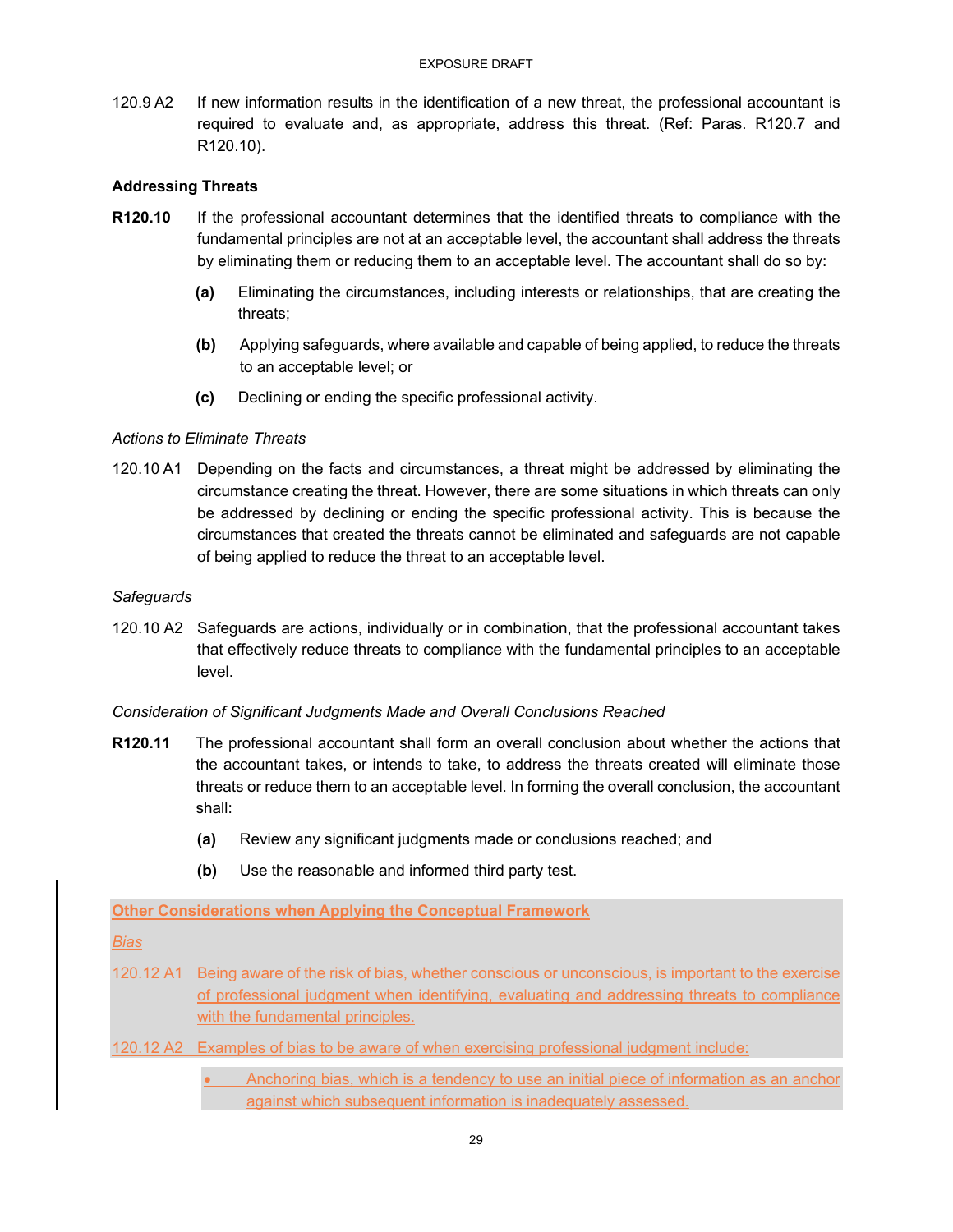#### EXPOSURE DRAFT

- Automation bias, which is a tendency to favor output generated from automated systems, even when human reasoning or contradictory information raises questions as to whether such output is reliable or fit for purpose.
- Availability bias, which is a tendency to place more weight on events or experiences that immediately come to mind or are readily available than on those that are not.
- Confirmation bias, which is a tendency to place more weight on information that corroborates an existing belief than information that contradicts or casts doubt on that belief.
- Groupthink, which is a tendency to think or make decisions as a group that discourages creativity or individual responsibility.
- Overconfidence bias, which is a tendency to overestimate one's own ability to make accurate assessments of risk or other judgments or decisions.
- Representation bias, which is a tendency to base an understanding on a pattern of experiences, events or beliefs that is considered to be representative.
- Selective perception, which is a tendency for a person's expectations to influence how the person views a particular matter or person.
- 120.12 A3 The impact of bias might be mitigated by involving others or seeking advice from experts to provide additional input or appropriate challenge as part of the evaluation process.

### *Organizational Culture*

- 120.13 A1 The effective application of the conceptual framework is enhanced when the importance of ethical values that align with the fundamental principles and other provisions set out in the Code is promoted through the internal culture of an organization.
- 120.13 A2 The promotion of that ethical culture within an organization is most effective when:
	- (a) Leaders and those in managerial roles hold themselves and others accountable for demonstrating the ethical values of the organization;
	- (b) Appropriate education and training programs, management processes, and performance evaluation criteria that promote that ethical culture are in place; and
	- (c) Ethical values are adhered to in dealings with third parties.

### **Considerations for Audits, Reviews and, Other Assurance and Related Services Engagements**

### *Firm Culture*

120.14 A1 For professional accountants in public practice, [proposed] ISQM 1 sets out requirements and application material relating to firm culture in the context of a firm's responsibilities to design, implement and operate a system of quality management for audits or reviews of financial statements, or other assurance or related services engagements.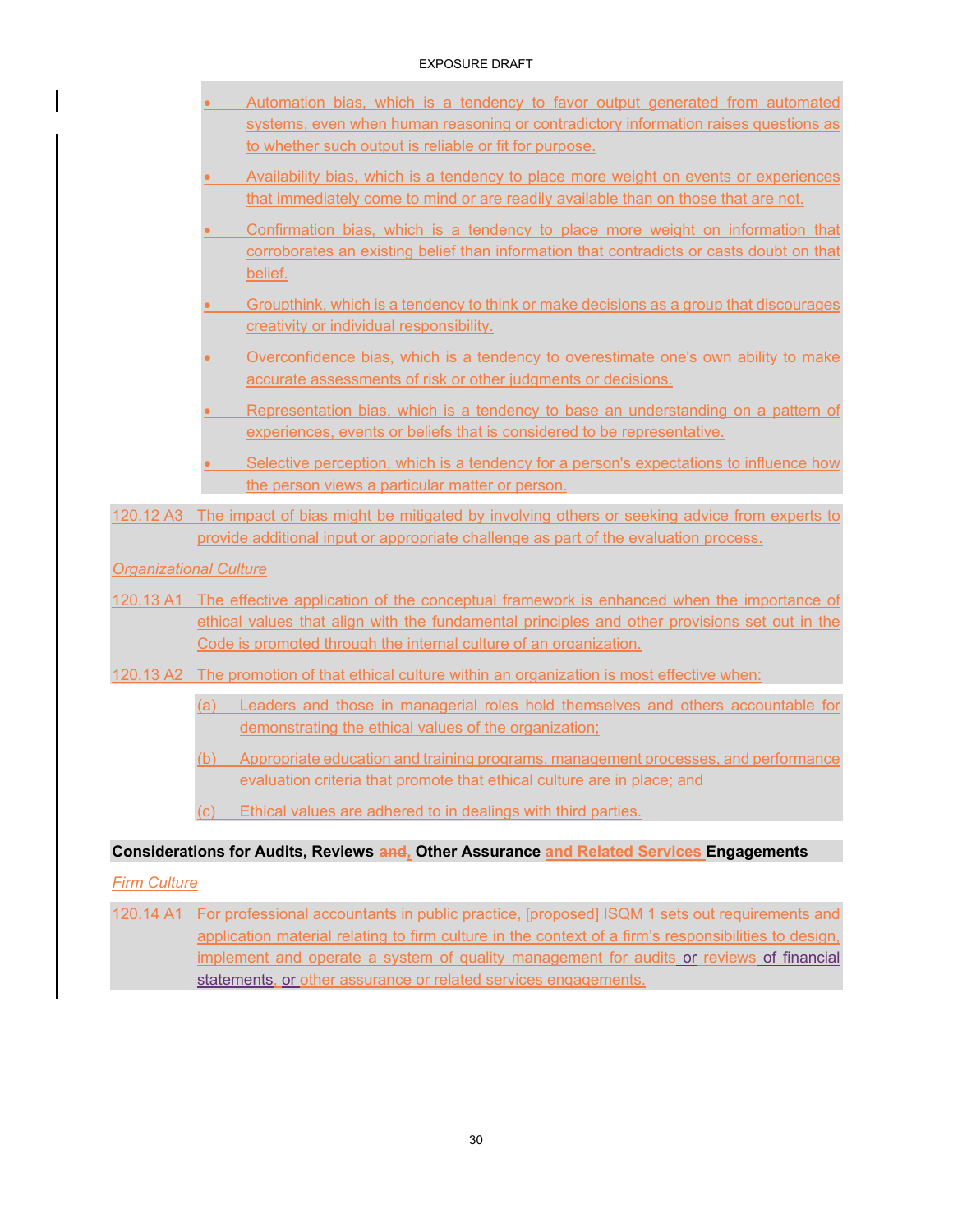### *Independence*

- 120.152 A1 Professional accountants in public practice are required by *International Independence Standards* to be independent when performing audits, reviews, or other assurance engagements. Independence is linked to the fundamental principles of objectivity and integrity. It comprises:
	- (a) Independence of mind the state of mind that permits the expression of a conclusion without being affected by influences that compromise professional judgment, thereby allowing an individual to act with integrity, and exercise objectivity and professional skepticism.
	- (b) Independence in appearance the avoidance of facts and circumstances that are so significant that a reasonable and informed third party would be likely to conclude that a firm's or an audit or assurance team member's integrity, objectivity or professional skepticism has been compromised.
- 120.152 A2 *International Independence Standards* set out requirements and application material on how to apply the conceptual framework to maintain independence when performing audits, reviews or other assurance engagements. Professional accountants and firms are required to comply with these standards in order to be independent when conducting such engagements. The conceptual framework to identify, evaluate and address threats to compliance with the fundamental principles applies in the same way to compliance with independence requirements. The categories of threats to compliance with the fundamental principles described in paragraph 120.6 A3 are also the categories of threats to compliance with independence requirements.

#### *Professional Skepticism*

- 120.163 A1 Under auditing, review and other assurance standards, including those issued by the IAASB, professional accountants in public practice are required to exercise professional skepticism when planning and performing audits, reviews and other assurance engagements. Professional skepticism and the fundamental principles that are described in Section 110 are inter-related concepts.
- 120.163 A2 In an audit of financial statements, compliance with the fundamental principles, individually and collectively, supports the exercise of professional skepticism, as shown in the following examples:
	- *Integrity* requires the professional accountant to be straightforward and honest. For example, the accountant complies with the principle of integrity by:
		- $\circ$  (a) Being straightforward and honest when raising concerns about a position taken by a client. $\frac{1}{2}$  and
		- $\circ$  (b) Pursuing inquiries about inconsistent information and seeking further audit evidence to address concerns about statements that might be materially false or misleading in order to make informed decisions about the appropriate course of action in the circumstances.;
		- Having the determination to act appropriately when confronting dilemmas or difficult situations. This would involve, for example, standing one's ground when facing pressure to do otherwise or challenging others as and when appropriate,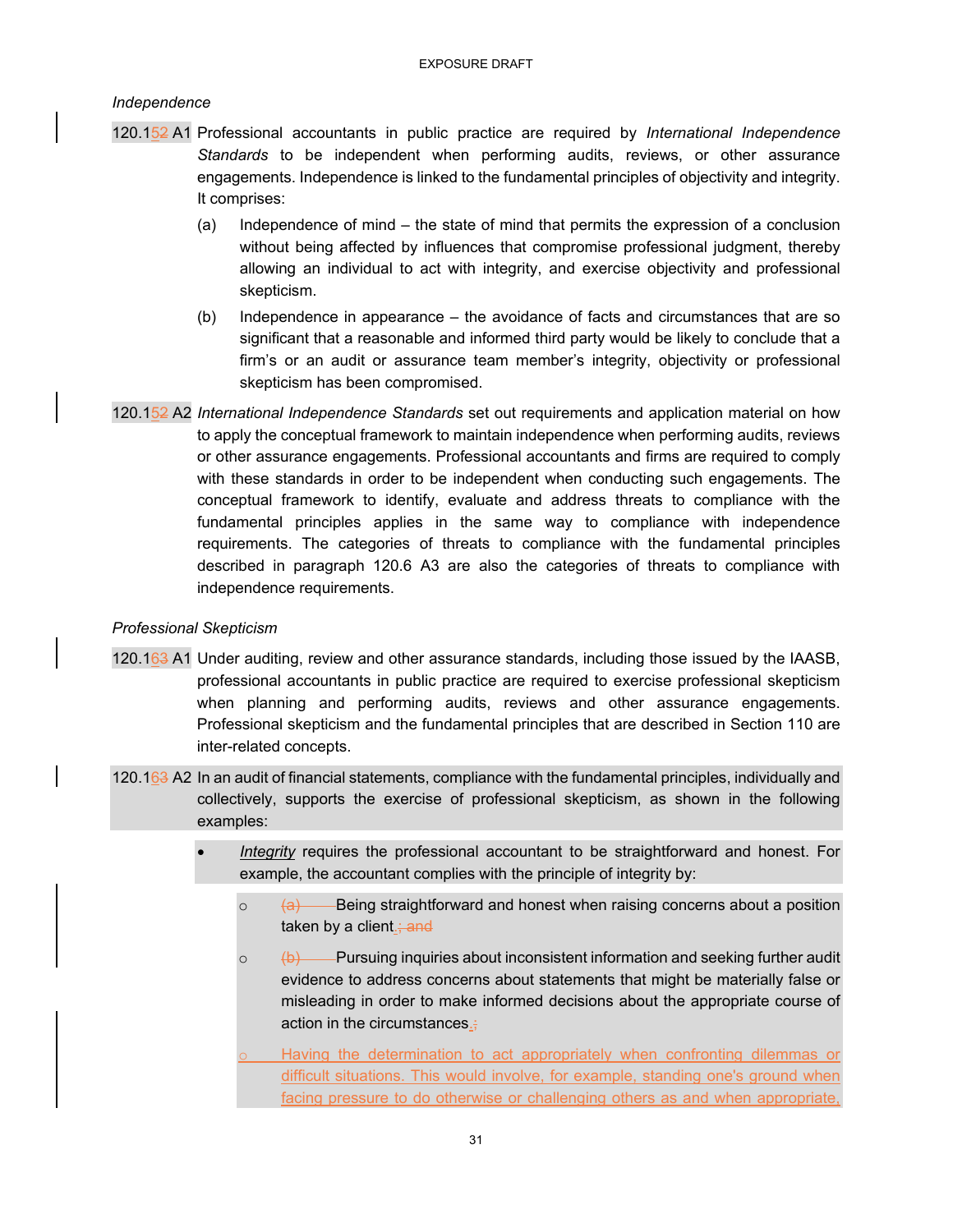#### EXPOSURE DRAFT

even when doing so creates potential adverse consequences to the firm or individual accountant.

In doing so, the accountant demonstrates the critical assessment of audit evidence that contributes to the exercise of professional skepticism.

- *Objectivity* requires the professional accountant not to compromise exercise professional or business judgment without being compromised bybecause of:
	- $(a)$  bBias<sub> $\overline{1}$ </sub>;
	- $(b)$  eConflict of interest; or
	- (c) uUndue influence of others, or reliance on, individuals, organizations, technology or other factors.

For example, the accountant complies with the principle of objectivity by:

- (a) Recognizing circumstances or relationships such as familiarity with the client, that might compromise the accountant's professional or business judgment; and
- (b) Considering the impact of such circumstances and relationships on the accountant's judgment when evaluating the sufficiency and appropriateness of audit evidence related to a matter material to the client's financial statements.

In doing so, the accountant behaves in a manner that contributes to the exercise of professional skepticism.

- *Professional competence and due care* requires the professional accountant to have professional knowledge and skill at the level required to ensure the provision of competent professional service, and to act diligently in accordance with applicable standards, laws and regulations. For example, the accountant complies with the principle of professional competence and due care by:
	- (a) Applying knowledge that is relevant to a particular client's industry and business activities in order to properly identify risks of material misstatement;
	- (b) Designing and performing appropriate audit procedures; and
	- (c) Applying relevant knowledge when critically assessing whether audit evidence is sufficient and appropriate in the circumstances.

In doing so, the accountant behaves in a manner that contributes to the exercise of professional skepticism.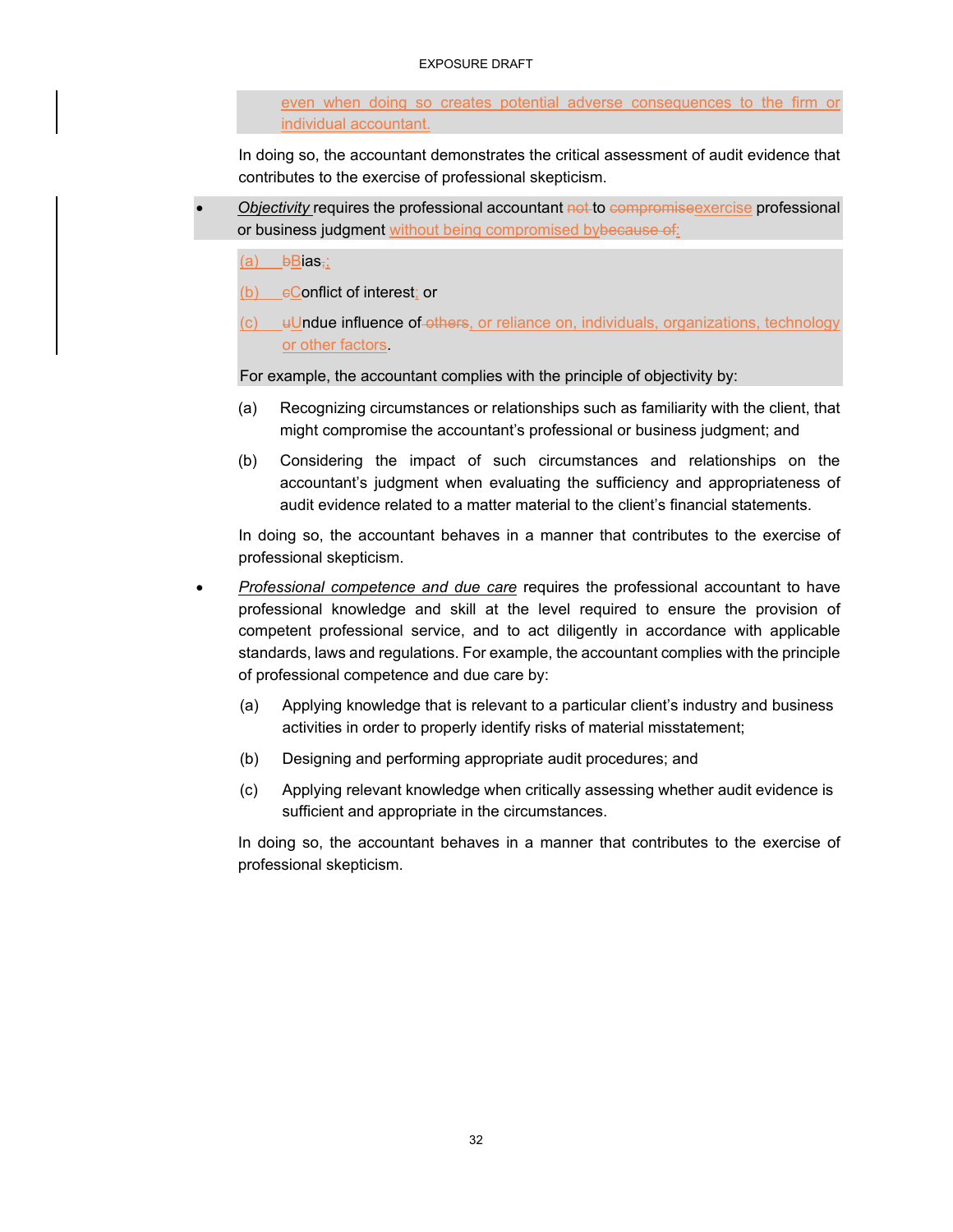# **PART 2 – PROFFESSIONAL ACCOUNTANTS IN BUSINESS**

# **SECTION 200**

# **APPLYING THE CONCEPTUAL FRAMEWORK – PROFESSIONAL ACCOUNTANTS IN BUSINESS**

…

# **Requirements and Application Material**

### **General**

…

- 200.5 A2 Professional accountants may promote the position of the employing organization when furthering the legitimate goals and objectives of their employing organization, provided that any statements made are neither false nor misleading. Such actions usually would not create an advocacy threat.
- 200.5 A3 The more senior the position of a professional accountant, the greater will be the ability and opportunity to access information, and to influence policies, decisions made and actions taken by others involved with the employing organization. To the extent that they are able to do so, taking into account their position and seniority in the organization, accountants are expected to encourage and promote an ethics-based culture in the organization. Examples of actions that might be taken include the introduction, implementation and oversight of:
	- Ethics education and training programs.
	- Management process and performance evaluation criteria that promote that ethical culture.
	- Ethics and whistle-blowing policies.
	- Policies and procedures designed to prevent non-compliance with laws and regulations.

### **Identifying Threats**

…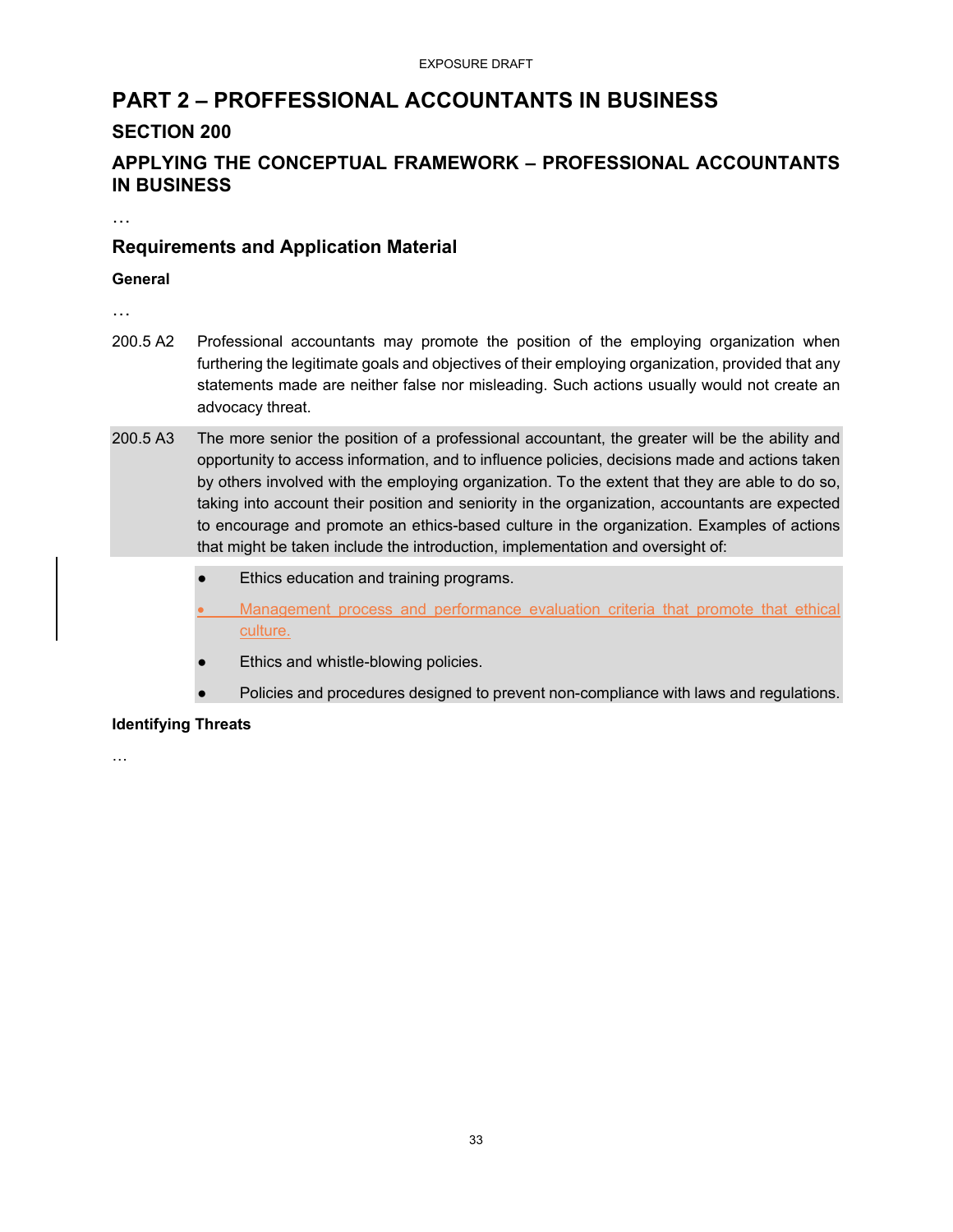# **SECTION 220**

# **PREPARATION AND PRESENTATION OF INFORMATION**

…

# **Requirements and Application Material**

**General** 

…

220.3 A3 For the purposes of this section, preparing or presenting information includes recording, maintaining and approving information.

### **R220.4** When preparing or presenting information, a professional accountant shall:

- **(a)** Prepare or present the information in accordance with a relevant reporting framework, where applicable;
- **(b)** Prepare or present the information in a manner that is intended neither to mislead nor to influence contractual or regulatory outcomes inappropriately;
- **(c)** Exercise professional judgment to:
	- **(i)** Represent the facts accurately and completely in all material respects;
	- **(ii)** Describe clearly the true nature of business transactions or activities; and
	- **(iii)** Classify and record information in a timely and proper manner; and
- **(d)** Not omit anything with the intention of rendering the information misleading or of influencing contractual or regulatory outcomes inappropriately;-
- **(e)** Avoid undue reliance on individuals, organizations or technology; and
- **(f)** Be aware of the risk of bias.
- 220.4 A1 An example of influencing a contractual or regulatory outcome inappropriately is using an unrealistic estimate with the intention of avoiding violation of a contractual requirement such as a debt covenant or of a regulatory requirement such as a capital requirement for a financial institution.

…

### **Relying on the Work of Others**

- **R220.7** A professional accountant who intends to rely on the work of others individuals, either internal or external to the employing organization, or other organizations shall exercise professional judgment to determine what steps to take, if any, in order to fulfill the responsibilities set out in paragraph R220.4.
- 220.7 A1 Factors to consider in determining whether reliance on others is reasonable include:
	- The reputation and expertise of, and resources available to, the other individual or organization.
	- Whether the other individual is subject to applicable professional and ethics standards.

Such information might be gained from prior association with, or from consulting others about, the other individual or organization.

…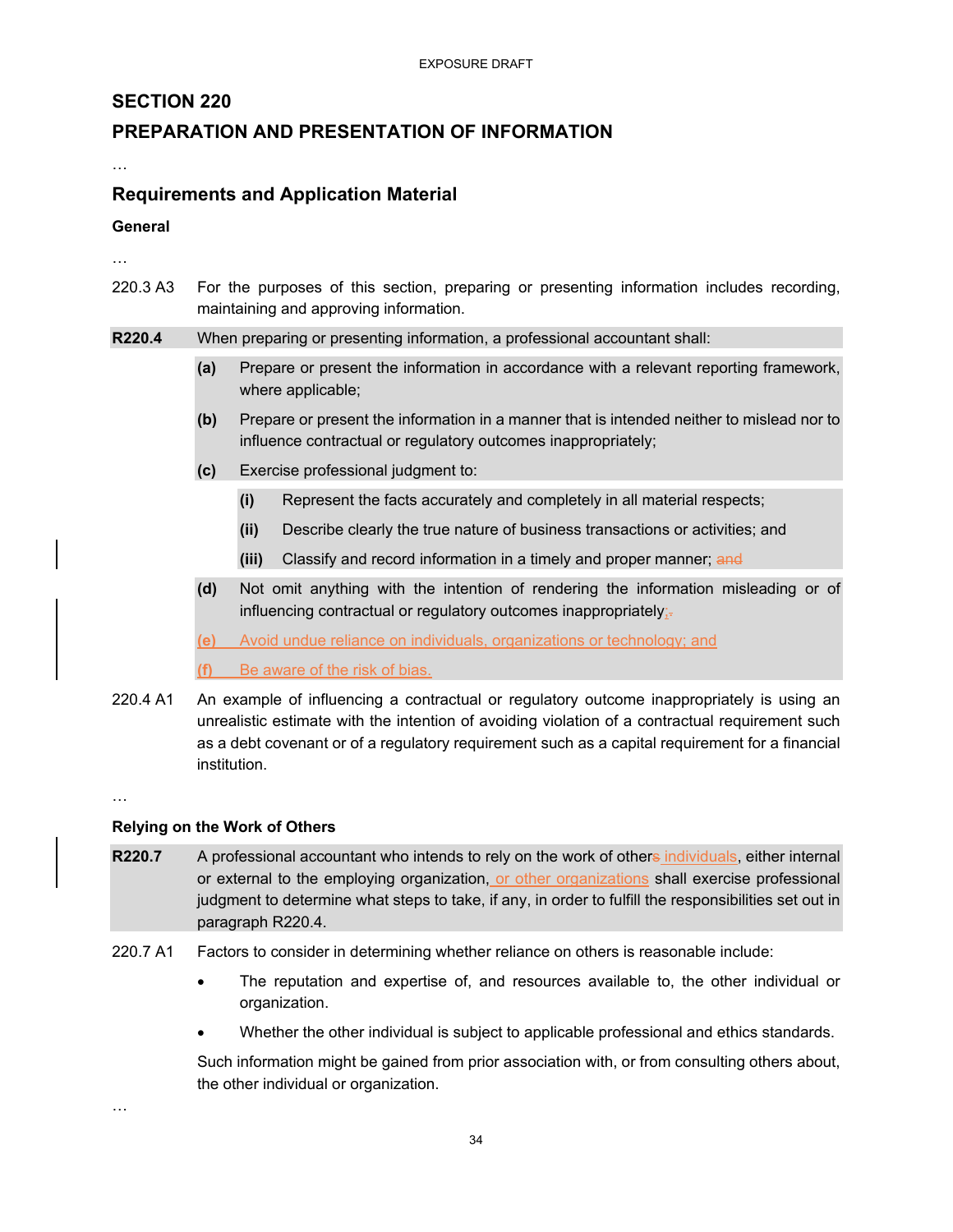Professional activity An activity requiring accountancy or related skills undertaken by a professional

accountant, including accounting, auditing, tax, management consulting, and

# **GLOSSARY, INCLUDING LISTS OF ABBREVIATIONS**

financial management.

| <b>Professional judgment</b>                                                             | Professional judgment involves the application of relevant training, professional<br>knowledge, skill and experience commensurate with the facts and circumstances,<br>including the nature and scope of the particular professional activities, and the<br>interests and relationships involved.                                                                                                                                                                                                                                                                                                                                                                                                          |                     |                                                                                                                                                                                                                                                                                       |  |  |
|------------------------------------------------------------------------------------------|------------------------------------------------------------------------------------------------------------------------------------------------------------------------------------------------------------------------------------------------------------------------------------------------------------------------------------------------------------------------------------------------------------------------------------------------------------------------------------------------------------------------------------------------------------------------------------------------------------------------------------------------------------------------------------------------------------|---------------------|---------------------------------------------------------------------------------------------------------------------------------------------------------------------------------------------------------------------------------------------------------------------------------------|--|--|
| Professional services                                                                    | Professional activities performed for clients.                                                                                                                                                                                                                                                                                                                                                                                                                                                                                                                                                                                                                                                             |                     |                                                                                                                                                                                                                                                                                       |  |  |
|                                                                                          |                                                                                                                                                                                                                                                                                                                                                                                                                                                                                                                                                                                                                                                                                                            |                     |                                                                                                                                                                                                                                                                                       |  |  |
| Public interest entity                                                                   | (a)                                                                                                                                                                                                                                                                                                                                                                                                                                                                                                                                                                                                                                                                                                        | A listed entity; or |                                                                                                                                                                                                                                                                                       |  |  |
|                                                                                          | (b)                                                                                                                                                                                                                                                                                                                                                                                                                                                                                                                                                                                                                                                                                                        | An entity:          |                                                                                                                                                                                                                                                                                       |  |  |
|                                                                                          |                                                                                                                                                                                                                                                                                                                                                                                                                                                                                                                                                                                                                                                                                                            | (i)                 | Defined by regulation or legislation as a public interest entity; or                                                                                                                                                                                                                  |  |  |
|                                                                                          |                                                                                                                                                                                                                                                                                                                                                                                                                                                                                                                                                                                                                                                                                                            | (ii)                | For which the audit is required by regulation or legislation to be<br>conducted in compliance with the same independence requirements that apply to<br>the audit of listed entities. Such regulation might be promulgated by any relevant<br>regulator, including an audit regulator. |  |  |
|                                                                                          | Other entities might also be considered to be public interest entities, as set out in<br>paragraph 400.8.                                                                                                                                                                                                                                                                                                                                                                                                                                                                                                                                                                                                  |                     |                                                                                                                                                                                                                                                                                       |  |  |
| Reasonable and<br>informed third party<br>Reasonable and<br>informed third party<br>test | The reasonable and informed third party test is a consideration by the professional<br>accountant about whether the same conclusions would likely be reached by another<br>party. Such consideration is made from the perspective of a reasonable and<br>informed third party, who weighs all the relevant facts and circumstances that the<br>accountant knows, or could reasonably be expected to know, at the time that the<br>conclusions are made. The reasonable and informed third party does not need to be<br>an accountant, but would possess the relevant knowledge and experience to<br>understand and evaluate the appropriateness of the accountant's conclusions in an<br>impartial manner. |                     |                                                                                                                                                                                                                                                                                       |  |  |
|                                                                                          |                                                                                                                                                                                                                                                                                                                                                                                                                                                                                                                                                                                                                                                                                                            |                     | These terms are described in paragraph R120.5 A64.                                                                                                                                                                                                                                    |  |  |
| Related entity                                                                           |                                                                                                                                                                                                                                                                                                                                                                                                                                                                                                                                                                                                                                                                                                            |                     | An entity that has any of the following relationships with the client:                                                                                                                                                                                                                |  |  |
|                                                                                          | (a)                                                                                                                                                                                                                                                                                                                                                                                                                                                                                                                                                                                                                                                                                                        |                     | An entity that has direct or indirect control over the client if the client is<br>material to such entity;                                                                                                                                                                            |  |  |
|                                                                                          | (b)                                                                                                                                                                                                                                                                                                                                                                                                                                                                                                                                                                                                                                                                                                        |                     | An entity with a direct financial interest in the client if that entity has<br>significant influence over the client and the interest in the client is material to such                                                                                                               |  |  |

entity;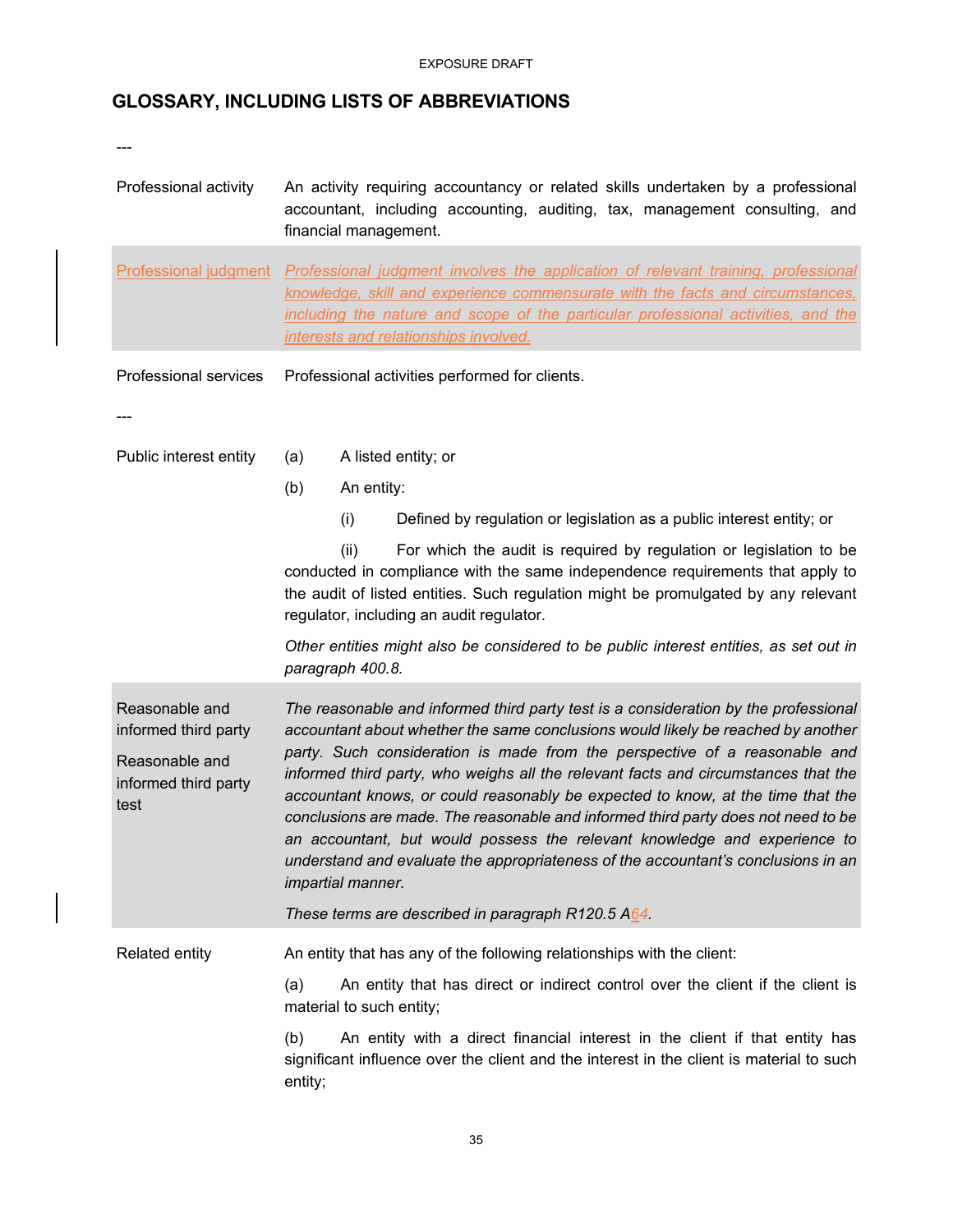(c) An entity over which the client has direct or indirect control;

(d) An entity in which the client, or an entity related to the client under (c) above, has a direct financial interest that gives it significant influence over such entity and the interest is material to the client and its related entity in (c); and

(e) An entity which is under common control with the client (a "sister entity") if the sister entity and the client are both material to the entity that controls both the client and sister entity.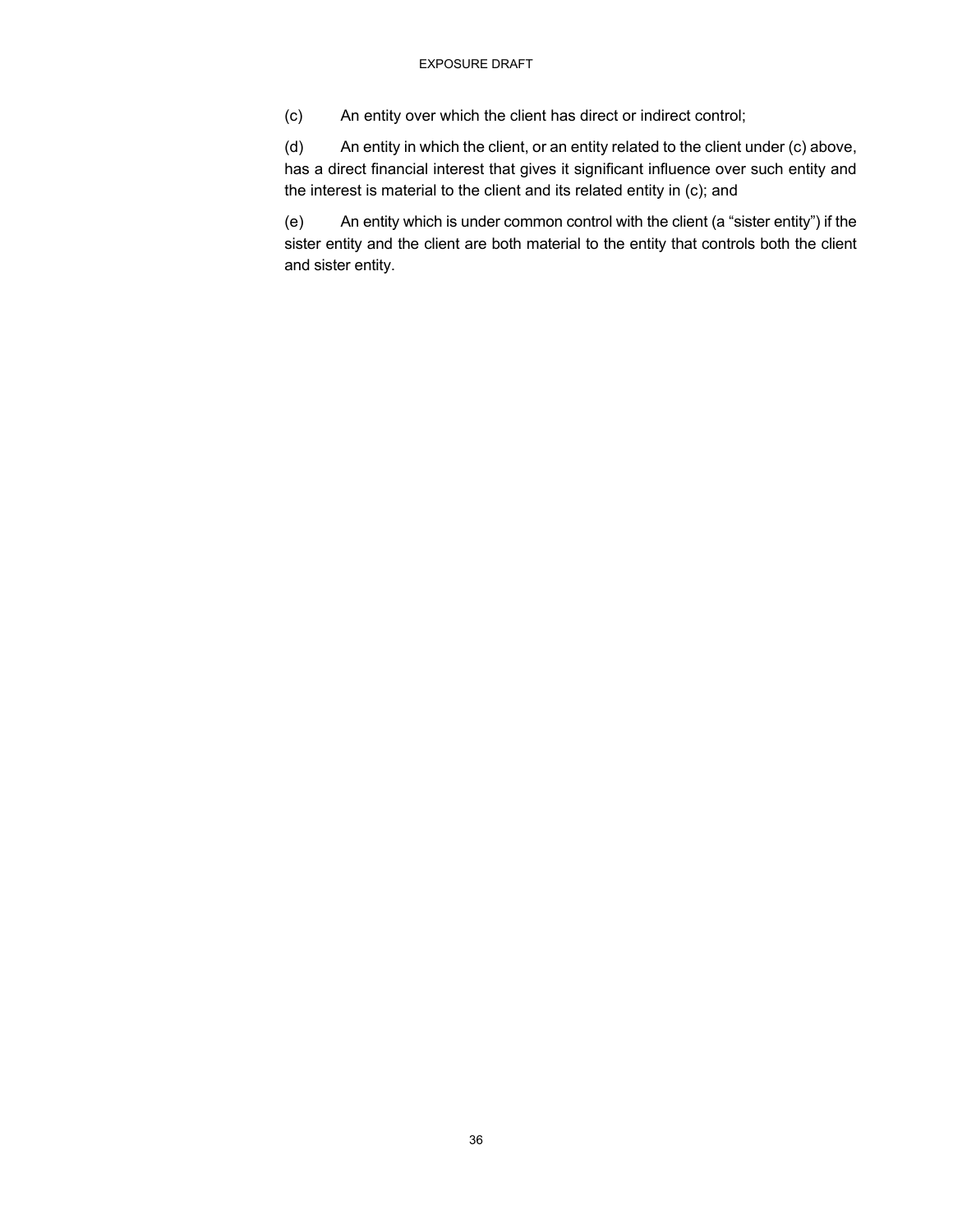The *Code of Ethics for Professional Accountants*, Exposure Drafts, Consultation Papers, and other IESBA publications are published by, and copyright of, IFAC.

The IESBA and IFAC do not accept responsibility for loss caused to any person who acts or refrains from acting in reliance on the material in this publication, whether such loss is caused by negligence or otherwise.

The 'International Ethics Standards Board for Accountants, '*Code of Ethics for Professional Accountants*', 'International Federation of Accountants', 'IESBA', 'IFAC', the IESBA logo, and IFAC logo are trademarks of IFAC, or registered trademarks and service marks of IFAC in the US and other countries.

Copyright © July 2019 by the International Federation of Accountants (IFAC). All rights reserved. Permission is granted to make copies of this work to achieve maximum exposure and feedback provided that each copy bears the following credit line: "*Copyright © July 2019 by the International Federation of Accountants (IFAC). All rights reserved. Used with permission of IFAC. Permission is granted to make copies of this work to achieve maximum exposure and feedback*."



Published by: